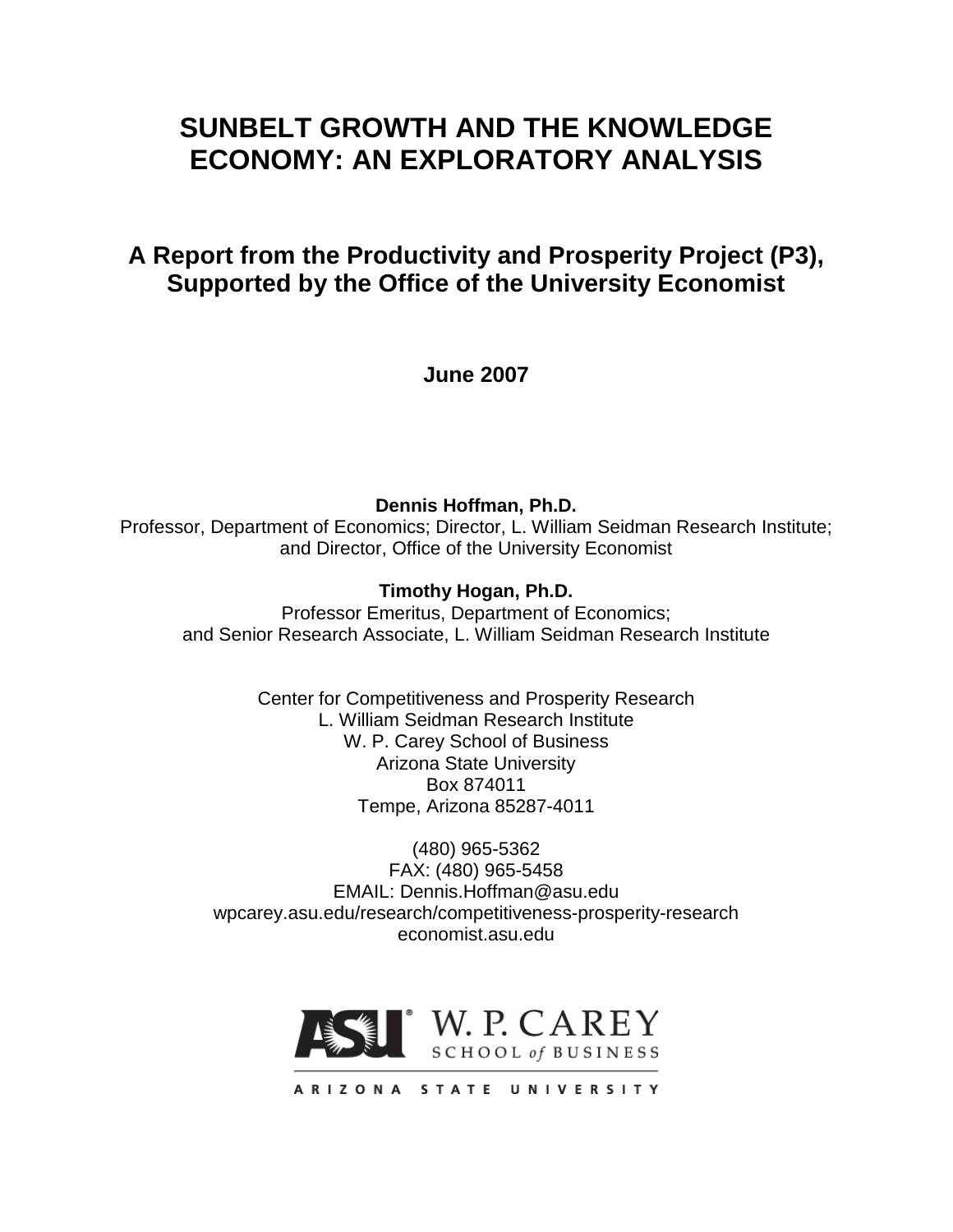## **TABLE OF CONTENTS**

| Introduction                                                                             |                  |
|------------------------------------------------------------------------------------------|------------------|
| A Highly Selective Review of Previous Research                                           | 2                |
| Growth and Educational Attainment in the Sunbelt                                         | 2                |
| U.S. Domestic Net Migration                                                              | $\boldsymbol{4}$ |
| Looking at the "Knowledge Economy" Explanation for Economic Growth/Prosperity in Sunbelt | 11               |
| MSAs                                                                                     |                  |
| Commentary                                                                               | 16               |
| Endnotes                                                                                 | 18               |
| References                                                                               | 19               |

## **LIST OF TABLES**

| 1. Growth in Population, Gross Domestic Product and Per Capita GDP, 1990 - 2000            | 3  |
|--------------------------------------------------------------------------------------------|----|
| 2. Educational Attainment of the Population 25 and Over and 25 to 39, in 2000              | 4  |
| 3. Migration to and From the Sunbelt Between 1995 and 2000 by Educational Attainment in    | 5  |
| 2000                                                                                       |    |
| 4. Migration to and From the Sunbelt Between 1995 and 2000 By Household Income in 1999     | 6  |
| 5. Domestic Migration Between 1995 and 2000                                                | 7  |
| 6. Domestic Migration of Young and College Educated Between 1995 and 2000                  | 8  |
| 7. Income and Educational Attainment of Domestic In-Migrants to the Sunbelt States Between | 9  |
| 1995 and 2000                                                                              |    |
| 8. Young and College-Educated Domestic In-Migrants Between 1995 and 2000                   | 10 |
| 9. Simple Correlation Matrix, 116 Sunbelt Metropolitan Areas                               | 12 |
| 10. Six Metropolitan Areas Ranked in the Top 25 on All Three Economic Variables            | 13 |
| 11. Regression Results                                                                     | 14 |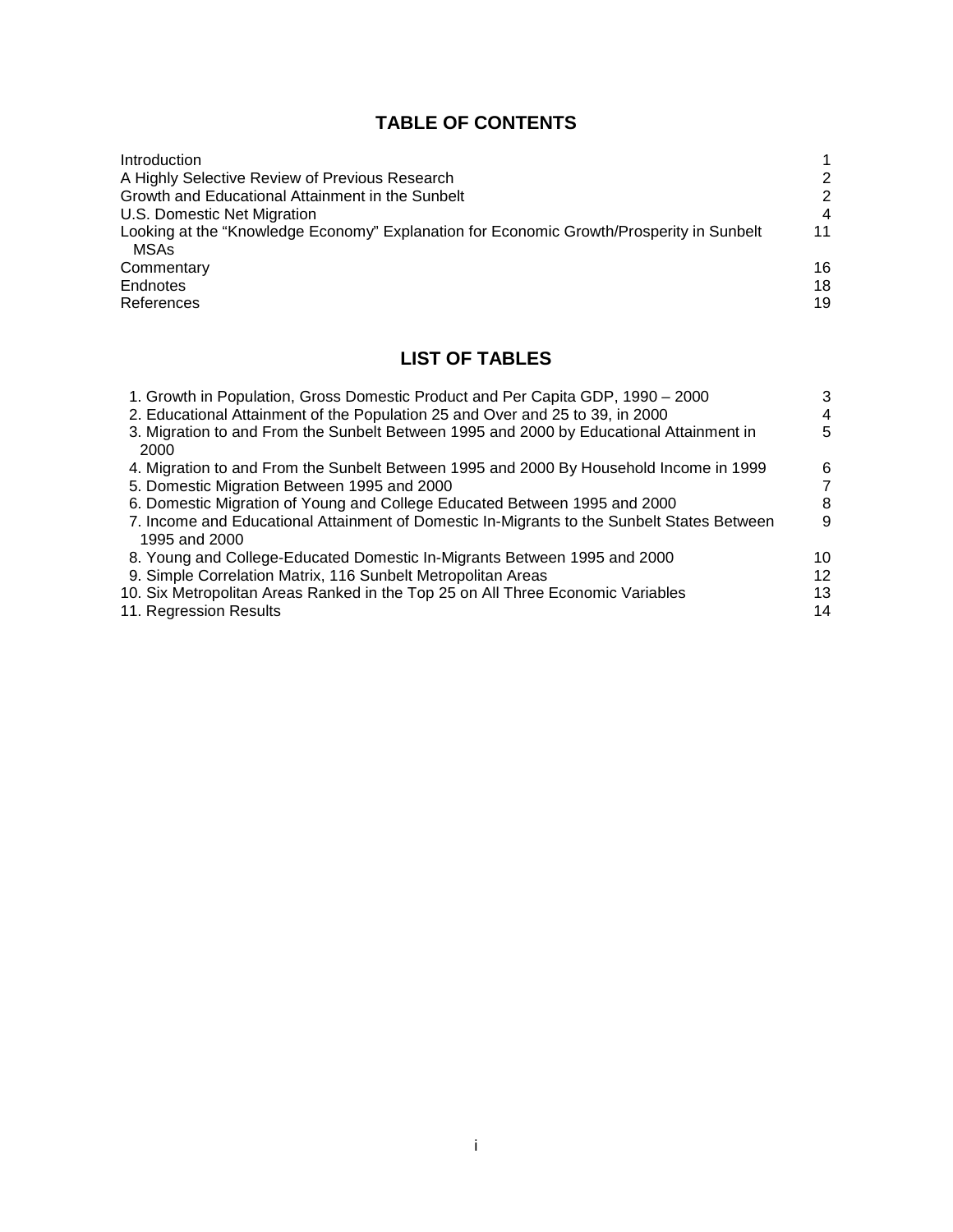#### **INTRODUCTION**

Policy makers in the Sunbelt have recognized that the traditional approach to economic development – a strategy of offering a lower cost of doing business to attract business relocation and using job growth as the metric of success – must be replaced in a world characterized by globalization and rapid technological change. While the fundamental goal for economic development has always been prosperity, the operational goal has shifted from providing jobs to increasing living standards. Dollar-denominated metrics – most often wages and/or per capita income – have supplanted or at least supplemented job growth as the target variables of regional development.

In many cases, the initial change in strategy was to shift the focus to attracting high-wage jobs – often characterized as "high tech" manufacturing. Over time, this approach has been broadened to recognize that the standard of living is fundamentally determined by the productivity of the regional economy and that high productivity and productivity growth comes from producing higher value products and services and by increasing efficiency in producing those goods and services. Based on this concept of economic development, the challenge facing policy makers is to attract high value-added economic activity and to create conditions conducive to high productivity and sustained productivity growth.

A popular way to characterize this approach to economic development is in terms of the "knowledge economy" or as a "knowledge-based economy." A knowledge-based economic growth strategy often is defined broadly to incorporate innovation, research and development activities, and non-education aspects of human capital, but much of the discussion of the knowledge economy has focused on the link between economic growth and the stock of human capital as measured in terms of the college-educated population. Based on national datasets, empirical research clearly links economic growth and prosperity and college-educated population (see for example, Glaeser and Saiz 2003 and Moretti 2004), and one study actually asserts the "percentage of adults with a college degree is the single most important driver of economic growth" (Weissbourd and Berry 2004).

Over the past fifty years, the portion of the U.S. known as the Sunbelt has experienced rapid growth.<sup>1</sup> The Sunbelt's share of the national population jumped from 28 percent in 1950 to 40 percent by 2000. At the beginning of the  $21<sup>st</sup>$  century, the population of the Sunbelt nearly equals the combined population of the nation's traditional Northeast and Midwest "core" regions – 110 million versus 118 million (Lang and Rengert 2001). Empirical research has implied that the non-economic factor of climate has been a significant determinant of this growth pattern (see, for example, Gallup, Sachs, and Mellinger 1999 and Glaeser, et. al. 2001). Some analysts have speculated that climate has historically been a substitute for human capital development (Quan and Beck 1987; Glaeser and Saiz 2003).

This paper explores whether a knowledge economy explanation for economic growth seems to fit with the growth experience of the Sunbelt during the 1990s. The issue is addressed through analysis of two different datasets. First, the education and income characteristics of the people moving to the Sunbelt region are examined using migration data from the 2000 census. Then we look at the link between the knowledge economy metric of the share of college educated adults and economic growth in the Sunbelt in the 1990s using data for 116 Sunbelt MSAs.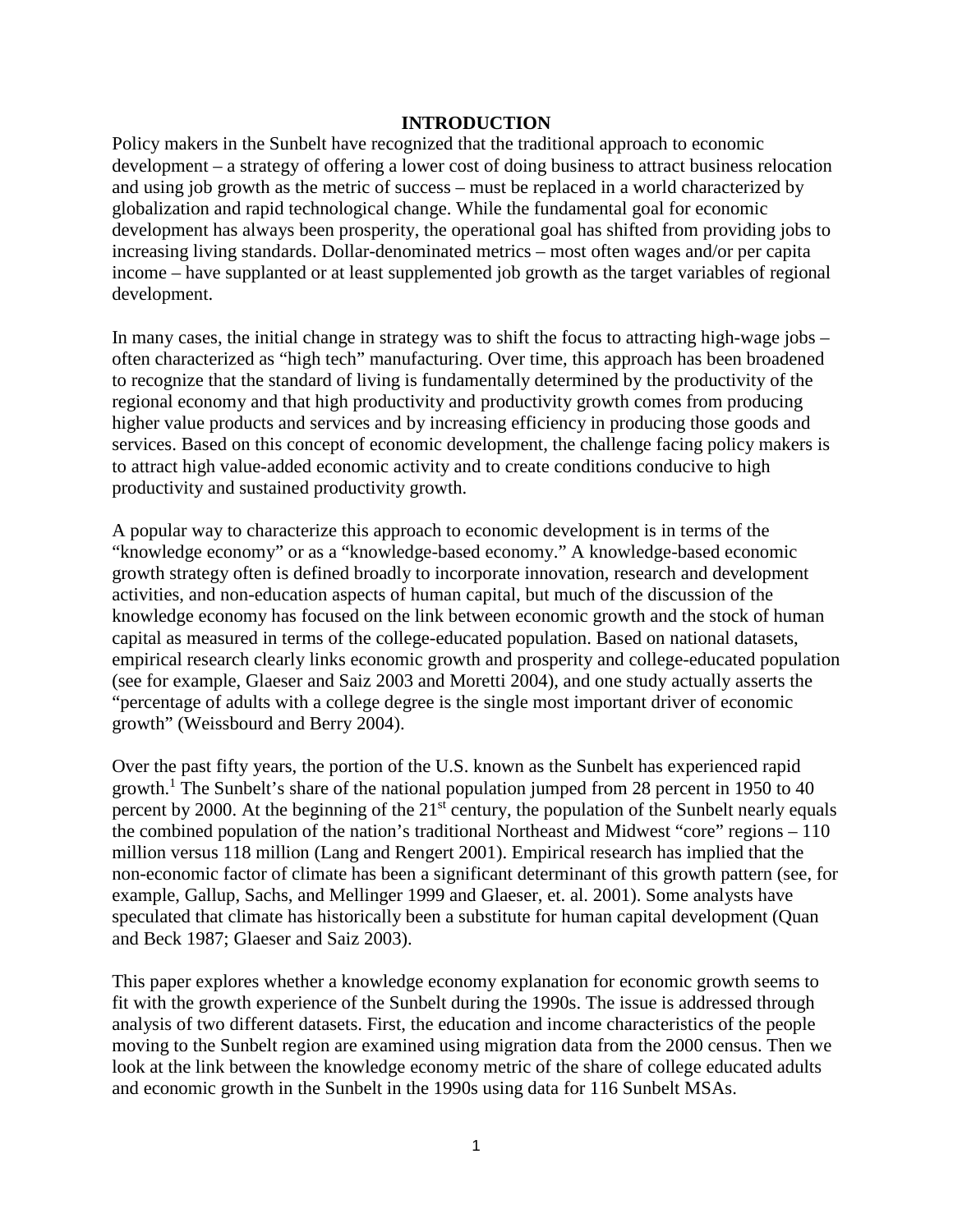#### **A HIGHLY SELECTIVE REVIEW OF PREVIOUS RESEARCH**

The 2003 study of the link between education and urban growth by Glaeser and Saiz (2003) served as the initial motivation for the research on which this paper is based. Their analysis, which included a battery of control variables and regional fixed effects, found a strong link between the share of college-educated adults and population growth using primarily census data for a national set of MSAs for the 1970-2000 period. The results also showed positive effects of warm and dry climate measures. Of particular interest to the current project were the results of two sets of regression models in the study:

- 1. Two simple models of population growth as a function of the share of college graduates one using the entire MSA sample and the other using only MSAs which had average January temperatures of 40 degrees+. The results showed the regression coefficient in the first model was four times as big as that for the "warm climate" sub-sample.
- 2. Models that included interaction effects between education and climate that also implied a weaker link between education and both MSA growth and MSA wage levels in warmer areas.

The 2003 Glaeser and Saiz investigation built upon an earlier study by Glaeser and Shapiro (2001) in which somewhat less sophisticated empirical analysis identified what were termed "three large trends that determined the recent growth of cities" – human capital, movement to warmer, drier places, and reliance on autos.

Empirical results from an earlier study of regional growth at least tangentially addressed the link between the knowledge economy and economic growth in the Sunbelt. Quan and Beck (1987) looked at the link between education and state economic growth, but their analysis focused on the relationships between per capita income, wages and employment and public expenditures on K-12 and higher education. They found positive links between education spending and the economic variables for Northern states but little evidence (with some results actually showing a negative relationship) of any link for Sunbelt states. In their conclusion, they argued their results were consistent with Sunbelt states relying on in-migration of persons educated in other states.

### **GROWTH AND EDUCATIONAL ATTAINMENT IN THE SUNBELT**

Some areas of the Sunbelt have achieved great economic success along with aggregate growth – metro areas like Atlanta and Charlotte are obvious examples. Other areas have experienced explosive population and job growth but have not done as well in raising the standard of living of their residents (at least in comparison with the national average). For example, McAllen-Edinburg-Mission, TX was the second fastest growing Sunbelt MSA in the 1990s, but income grew slower than the national average so that its per capita personal income figure fell from 48 percent of the national level in 1990 to 45 percent in 2000. And not all Sunbelt states have shared in the rapid growth experienced by the rest of the region. Four states (Alabama, Arkansas, Mississippi, and Oklahoma) trailed the national growth trend over the 1950 – 2000 period.

Focusing on the decade of the 1990s, the aggregate statistics presented in Table 1 show that the population of the 15-state Sunbelt region grew more than twice as fast as the Non-Sunbelt states between 1990 and 2000. The Sunbelt states also outpaced the rest of the nation in terms of aggregate economic growth – for example, the GDP of the Sunbelt region increased 78 percent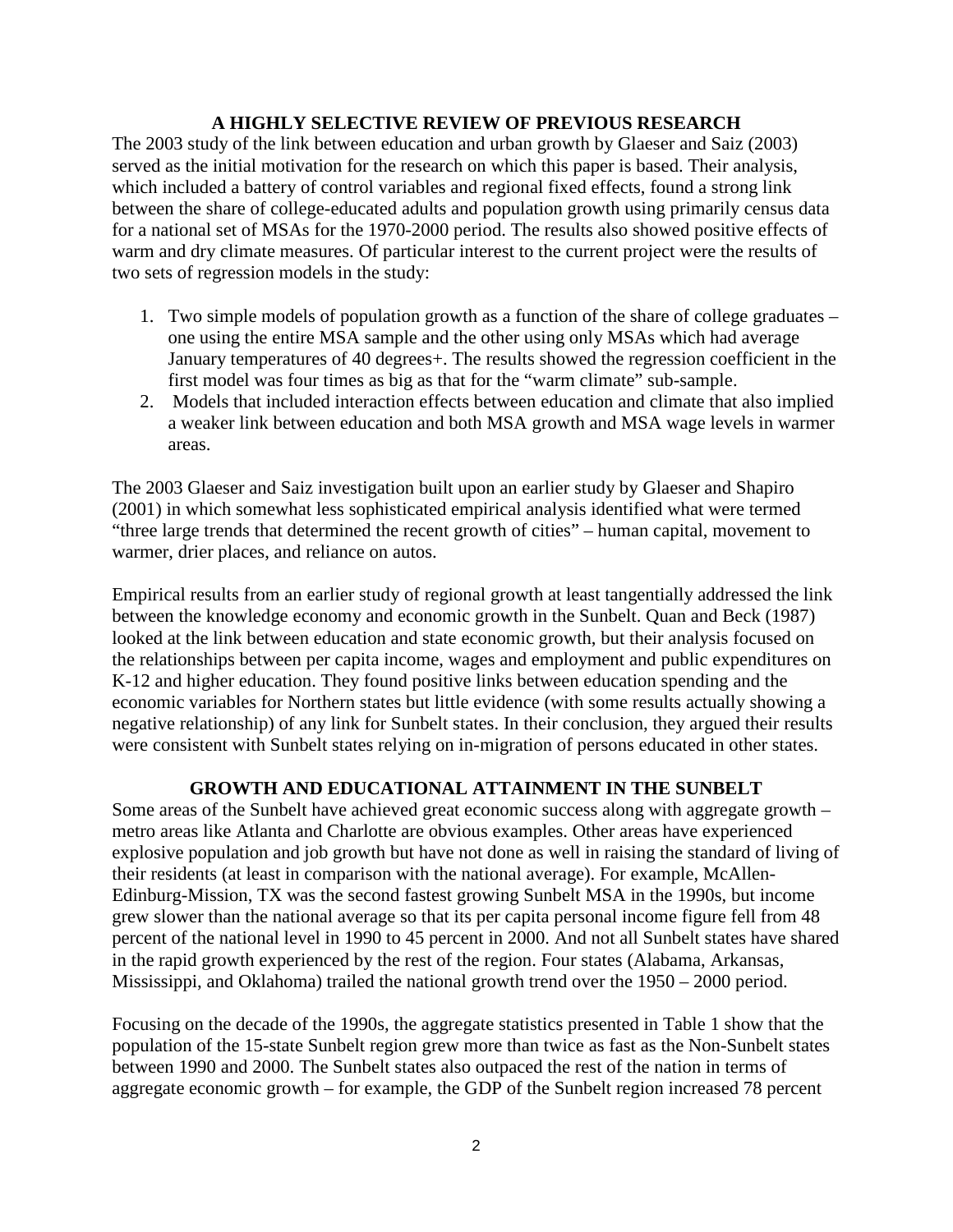over the decade compared with 60 percent for the Non-Sunbelt states. But the Sunbelt region was not as successful in terms of personal economic measures. The average per capita GDP in 2000 for the 15 state Sunbelt region was \$33,104 – 92 percent that of the Non-Sunbelt region, and per capita GDP growth for the Sunbelt states also lagged behind the rest of the nation during the decade.

The region as a whole surpassed the rest of the U.S. in terms of aggregate growth, but the pattern of growth during the 1990s was not uniform among the individual Sunbelt states. Some states like Arizona, California, and North Carolina had rapid aggregate growth and also managed 60+ percent increases in per capita GDP. Others like Nevada and South Carolina grew rapidly but had below average increases in per capita GDP. And at the other end of the scale, Louisiana lagged behind the Non-Sunbelt region in all four measures.

Turning to comparisons of the 15-state Sunbelt region with the rest of the nation in terms of the human capital metric often used in studies of the knowledge economy – the proportion of college graduates, the figures in Table 2 demonstrate that the share of those 25 and over with at least bachelor's degree in 2000 was lower for the Sunbelt region than in the Non-Sunbelt states. Looking particularly at younger adults (aged 25 to 39), the relative ranking remains the same –

|                           | <b>Population</b> |                   |                | Per Capita GDP |
|---------------------------|-------------------|-------------------|----------------|----------------|
|                           | Growth            | <b>GDP Growth</b> | Per Capita GDP | Growth         |
| <b>Sunbelt States</b>     | 18.9%             | 77.9%             | \$33,104       | 49.7%          |
| Alabama                   | 10.1              | 61.2              | 25,764         | 46.4           |
| Arizona                   | 40.0              | 128.7             | 30,899         | 63.4           |
| Arkansas                  | 13.7              | 75.3              | 24,987         | 54.1           |
| California                | 13.8              | 63.3              | 38,001         | 43.5           |
| Florida                   | 23.5              | 83.2              | 29,490         | 48.3           |
| Georgia                   | 26.4              | 108.5             | 35,533         | 65.0           |
| Louisiana                 | 5.9               | 40.5              | 29,430         | 32.7           |
| Mississippi               | 10.5              | 65.8              | 22,592         | 50.0           |
| Nevada                    | 66.3              | 131.7             | 36,892         | 39.3           |
| New Mexico                | 20.1              | 88.8              | 27,885         | 57.2           |
| North Carolina            | 21.4              | 95.1              | 34,003         | 60.7           |
| Oklahoma                  | 9.7               | 55.5              | 26,012         | 41.8           |
| South Carolina            | 15.1              | 71.2              | 28,044         | 48.8           |
| Tennessee                 | 16.7              | 84.9              | 30,733         | 58.5           |
| Texas                     | 22.8              | 89.3              | 34,876         | 54.2           |
| <b>Non-Sunbelt States</b> | 9.0               | 67.7              | 35,845         | 53.7           |
| <b>United States</b>      | 13.2              | 71.8              | 34,642         | 51.8           |

## **TABLE 1 GROWTH IN POPULATION, GROSS DOMESTIC PRODUCT AND PER CAPITA GDP, 1990 – 2000**

Source: Computed by authors based on data from the U.S. Census Bureau and the U.S. Bureau of Economic Analysis.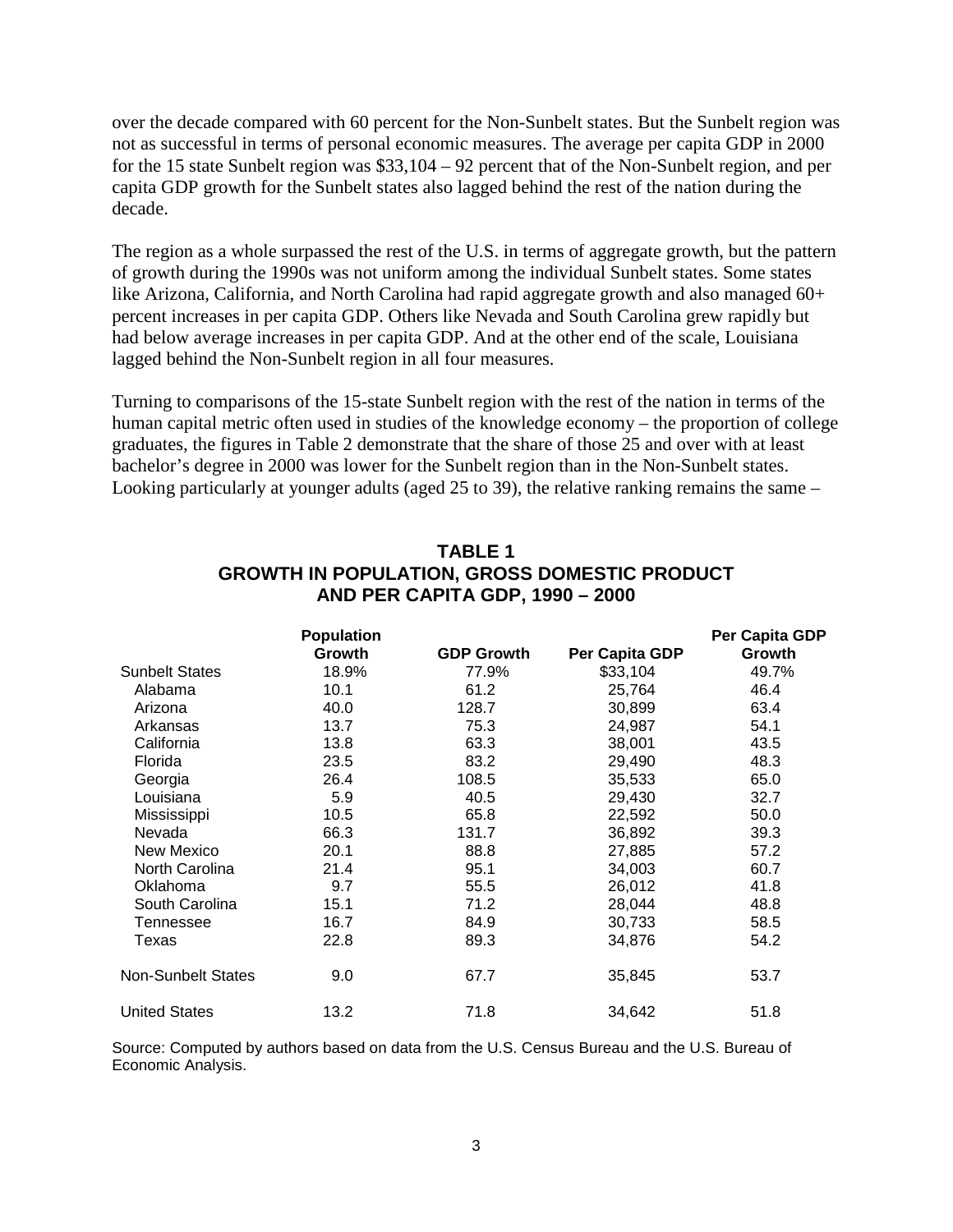and while the proportion is higher among younger adults all across the nation, the gap between the Non-Sunbelt and Sunbelt regions is larger than for all adults.

The economies of some areas in the Sunbelt have clearly benefited from "knowledge economy" based growth, but the statistics in Table 2 indicate that much of the region still lags far behind in developing knowledge-based resources. For example, a recent Milken Institute study of Arkansas' position in the knowledge-based economy ranked the state next-to-last in knowledgeeconomy resources, and the analysis also cautioned that several other Sunbelt states were in similar, if slightly better situations (Milken Institute 2004).

### **U.S. DOMESTIC NET MIGRATION**

Recent decades have witnessed steady north-to-south net domestic migration in the U.S. The impetus for this phenomenon has been the continuing decline of Midwest manufacturing as a source of lifetime employment coupled with preferences for a more temperate climate. The Sunbelt states have generally been the primary recipients of these domestic migration flows.

A Census report, *Domestic Net Migration in the United States: 2000 to 2004* (Perry 2006) reveals the progression of north to south migration continued in a pattern that prevailed

|                           | <b>Population</b> | <b>Percent BA</b> | <b>Population</b> | <b>Percent BA</b> | <b>Difference</b> |
|---------------------------|-------------------|-------------------|-------------------|-------------------|-------------------|
|                           | 25 and over       | or more           | 25 to 39          | or more           | 25-39 vs 25+      |
| <b>Sunbelt States</b>     | 78,980,254        | 23.0%             | 27,556,649        | 24.1%             | 1.1               |
| Alabama                   | 2,887,400         | 19.0              | 942,624           | 21.6              | 2.6               |
| Arizona                   | 3,256,184         | 23.5              | 1,123,657         | 23.5              | 0.0               |
| Arkansas                  | 1,731,200         | 16.7              | 545,770           | 18.3              | 1.6               |
| California                | 21,298,900        | 26.6              | 7,859,690         | 26.5              | $-0.1$            |
| Florida                   | 11,024,645        | 22.3              | 3,290,048         | 23.4              | 1.1               |
| Georgia                   | 5,185,965         | 24.3              | 1,983,774         | 27.2              | 2.9               |
| Louisiana                 | 2,775,468         | 18.7              | 932,770           | 20.3              | 1.6               |
| Mississippi               | 1,757,517         | 16.9              | 591,157           | 18.1              | 1.2               |
| Nevada                    | 1,310,176         | 18.2              | 464,406           | 17.6              | $-0.6$            |
| New Mexico                | 1,134,801         | 23.5              | 369,089           | 20.7              | $-2.8$            |
| North Carolina            | 5,282,994         | 22.5              | 1,849,280         | 25.5              | 3.0               |
| Oklahoma                  | 2,203,173         | 20.3              | 682,826           | 20.9              | 0.6               |
| South Carolina            | 2,596,010         | 20.4              | 874,969           | 22.0              | 1.6               |
| Tennessee                 | 3,744,928         | 19.6              | 1,256,971         | 22.6              | 3.0               |
| Texas                     | 12,790,893        | 23.2              | 4,789,620         | 23.6              | 0.4               |
| All Non-Sunbelt<br>States | 103,231,385       | 25.5              | 34,014,715        | 29.3              | 3.9               |
| <b>United States</b>      | 182,211,639       | 24.4              | 61,571,364        | 27.0              | 2.6               |

## **TABLE 2 EDUCATIONAL ATTAINMENT OF THE POPULATION 25 AND OVER AND 25 TO 39, IN 2000**

Source: U.S. Census Bureau, Educational Attainment: 2000, August 2003, and 2000 Census IPUMS 5 percent files.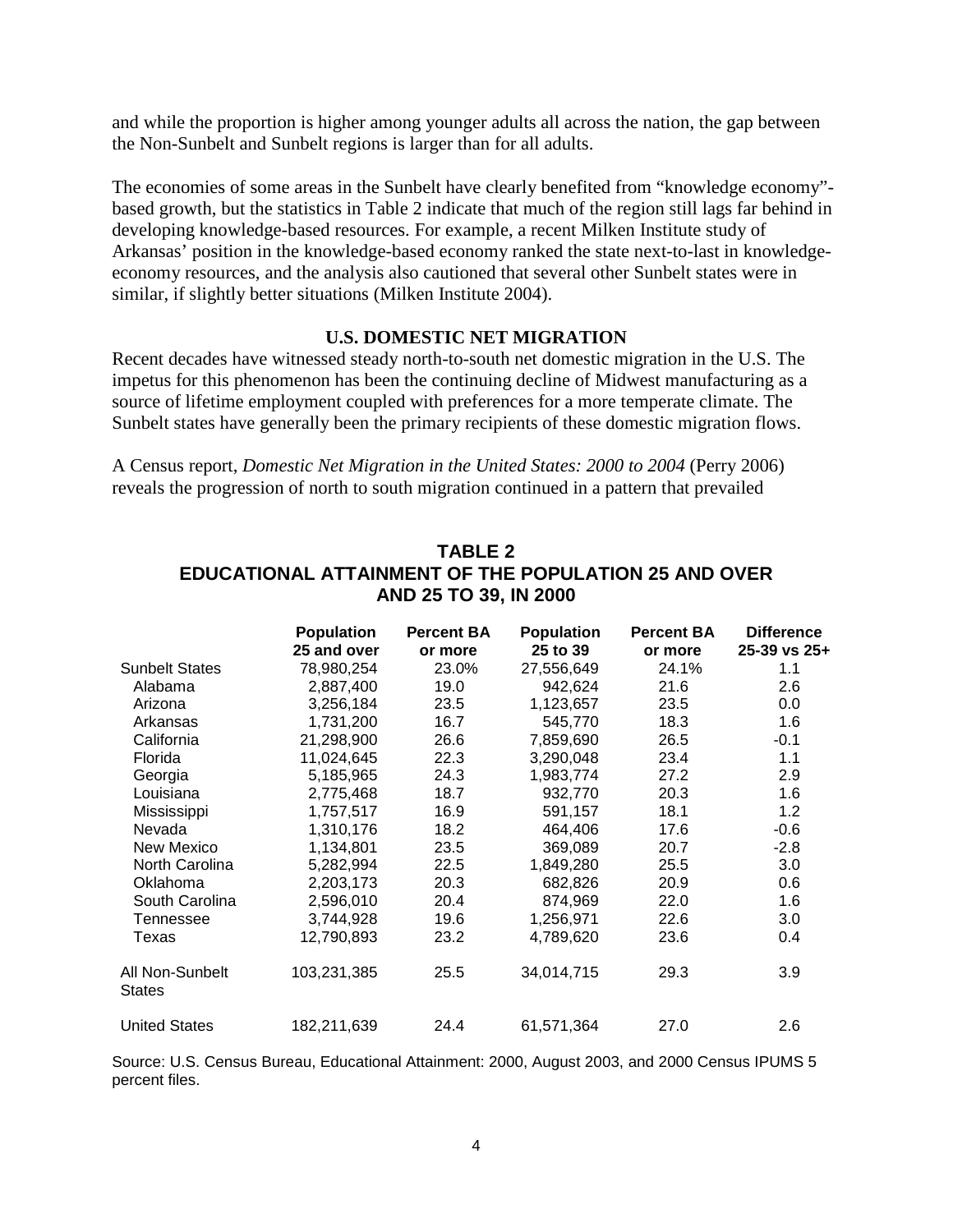throughout the 1990s. Eight of the top ten states for domestic net migration were Sunbelt states while California (partially Sunbelt) experienced significant net domestic out-migration.

Behind the aggregate net migration numbers, questions remain. What are the knowledge and skill characteristics of the people that dominate these population flows? What role does age play in the observed domestic net migration patterns? Quite simply, are the knowledge and skills of the people migrating from north to south different from the average state-to-state migrant? And is this north-to-south migration consistent with the arguments that knowledge and skill development will be an important catalyst for economic growth and prosperity?

Tables 3 and 4 summarize data extracted from the Census 2000 migration DVD. The data were sorted to compare attributes of people who migrated to the Sunbelt from outside the Sunbelt at some point between 1995 and 2000 (the top of Tables 3 and 4) with people who moved from the Sunbelt in the same time period (the bottom of Tables 3 and 4). It turns out that their characteristics are quite similar. The data suggest the educational attainment of people migrating north to south are essentially identical to those migrating south to north. For example, 34.9 percent of the north-to-south migrants had college degrees while 35.5 percent of the south-tonorth migrants were college graduates. Similarly, 47.9 percent of the north-to-south migrants reported incomes in excess of \$50,000 while 49.5 percent of the south-to-north migrants reported incomes in excess of \$50,000. So, in the aggregate, it appears education and income earning skill characteristics are essentially randomly distributed across domestic migrants regardless of their (north vs. south) direction of movement.

But the aggregate analysis in Tables 3 and 4 ignores age differences that may prevail among the domestic migrants, and it assumes the Sunbelt is comprised of essentially a homogeneous set of states. We consider each in turn.

## **TABLE 3 MIGRATION TO AND FROM THE SUNBELT BETWEEN 1995 AND 2000 BY EDUCATIONAL ATTAINMENT IN 2000**

| <b>Educational</b><br><b>Attainment</b><br>To the Sunbelt | Non-Hispanic<br>White |              | <b>Non-Hispanic</b><br><b>Black</b> |               | Other              |               | <b>Total</b>         |               |
|-----------------------------------------------------------|-----------------------|--------------|-------------------------------------|---------------|--------------------|---------------|----------------------|---------------|
| Less than high school<br>High school graduate             | 256.574<br>1,583,93   | 8.7%<br>53.6 | 64.491<br>240.453                   | 16.5%<br>61.6 | 149.379<br>253.950 | 26.3%<br>44.7 | 470.444<br>2.078.336 | 12.0%<br>53.1 |
| or some college                                           | 3                     |              |                                     |               |                    |               |                      |               |
| College Degree                                            | 1,112,91<br>3         | 37.7         | 85.276                              | 21.9          | 165.449            | 29.1          | 1,363,638            | 34.9          |
| Total                                                     | 2,953,42<br>0         | 100.0        | 390.220                             | 100.0         | 568,778            | 100.0         | 3,912,418            | 100.0         |
| From the Sunbelt                                          |                       |              |                                     |               |                    |               |                      |               |
| Less than high school                                     | 175.193               | 8.9          | 32.787                              | 14.8          | 142.849            | 29.7          | 350.829              | 13.1          |
| High school graduate<br>or some college                   | 1,040,43<br>4         | 52.8         | 133.297                             | 60.3          | 200.979            | 41.8          | 1,374,710            | 51.4          |
| College Degree                                            | 755,891               | 38.3         | 55.082                              | 24.9          | 137.238            | 28.5          | 948.211              | 35.5          |
| Total                                                     | 1,971,51<br>8         | 100.0        | 221,166                             | 100.0         | 481.066            | 100.0         | 2,673,750            | 100.0         |

Source: U.S. Census Bureau, Census 2000 Migration DVD.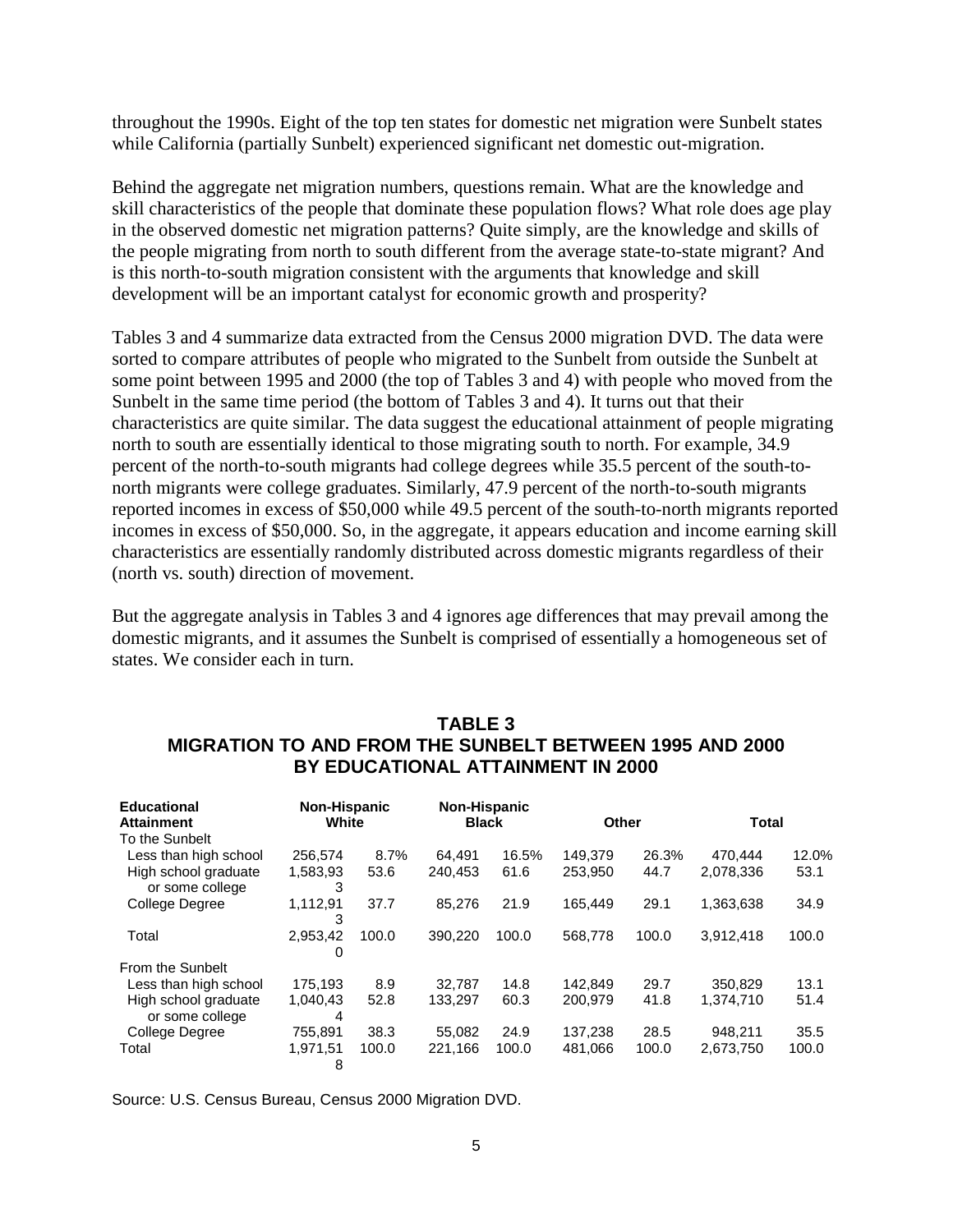## **TABLE 4 MIGRATION TO AND FROM THE SUNBELT BETWEEN 1995 AND 2000 BY HOUSEHOLD INCOME IN 1999**

| Household Income in 1999<br>To the Sunbelt | <b>Not Hispanic</b> |       | <b>Hispanic</b> |       | Total     |       |
|--------------------------------------------|---------------------|-------|-----------------|-------|-----------|-------|
| Under \$25,000                             | 1,041,180           | 20.8% | 162,200         | 29.6% | 1,203,380 | 21.7% |
| \$25,000 to \$49,999                       | 1,494,110           | 29.9  | 191,580         | 35.0  | 1,685,690 | 30.4  |
| \$50,000 to \$74,999                       | 1,065,820           | 21.3  | 101,510         | 18.5  | 1,167,330 | 21.1  |
| \$75,000 or more                           | 1,397,050           | 28.0  | 92.770          | 16.9  | 1.489.820 | 26.9  |
| Total                                      | 4,998,160           | 100.0 | 548,060         | 100.0 | 5,546,220 | 100.0 |
| From the Sunbelt                           |                     |       |                 |       |           |       |
| Under \$25,000                             | 692,350             | 20.3  | 136,980         | 27.5  | 829,330   | 21.2  |
| \$25,000 to \$49,999                       | 976.110             | 28.5  | 174.630         | 35.1  | 1,150,740 | 29.4  |
| \$50,000 to \$74,999                       | 735,500             | 21.5  | 94,660          | 19.0  | 830,160   | 21.2  |
| \$75,000 or more                           | 1,015,850           | 29.7  | 61,050          | 18.3  | 1,106,900 | 28.3  |
| Total                                      | 3,419,810           | 100.0 | 497,320         | 100.0 | 3,917,130 | 100.0 |

Source: U.S. Census Bureau, Census 2000 Migration DVD.

#### **Age Issues**

As is widely known, significant migration of people aged 55+ from north to south has been a continuing phenomenon. The Census 2000 report, *Internal Migration of the Older population: 1995 to 2000* (He and Schachter 2003) shows seven of the top 10 destination states for elderly interstate migrants were Sunbelt states. Nevada, Arizona and Florida received most of these elderly migrants. In many Sunbelt states this population flow of older people serves to boost local economies. In Nevada, as reported in the *Economist* (2006), the elderly population is serving as an important source of service industry labor. And across the Sunbelt, the migrating elderly are generally more educated and wealthier in comparison with national averages at the same age cohort – resulting in a positive tug on average educational attainment and income in the 25+ population for many Sunbelt states. The challenge of course is that the elderly provide little boost to the quality of skills in the working age labor force and may indeed result in increasing pressures for more service industry jobs. Further, as the Baby Boom generation ages, Sunbelt states will no doubt find themselves with increasing proportions of very elderly people – especially in the most attractive states for the elderly migrants, Arizona, Florida and Nevada.

#### **Young and College Educated**

A special Census 2000 report highlighted the migration patterns of the young (25-39), single and college-educated population for the period 1995 to 2000 (Franklin 2003b). The analysis reveals that seven of the ten states with the highest rates of net domestic migration among this group were Sunbelt states. These findings suggest that Sunbelt states added significantly to their numbers of young, college-educated people. However, the Sunbelt states also received most of the total net domestic migration so it may not be surprising that they saw significant increases in the number of young, single, educated people as well.

To examine how well the Sunbelt states did in attracting young, single and college educated migrants, Table 5 lists the 17 states, plus the District of Columbia, with net positive domestic in-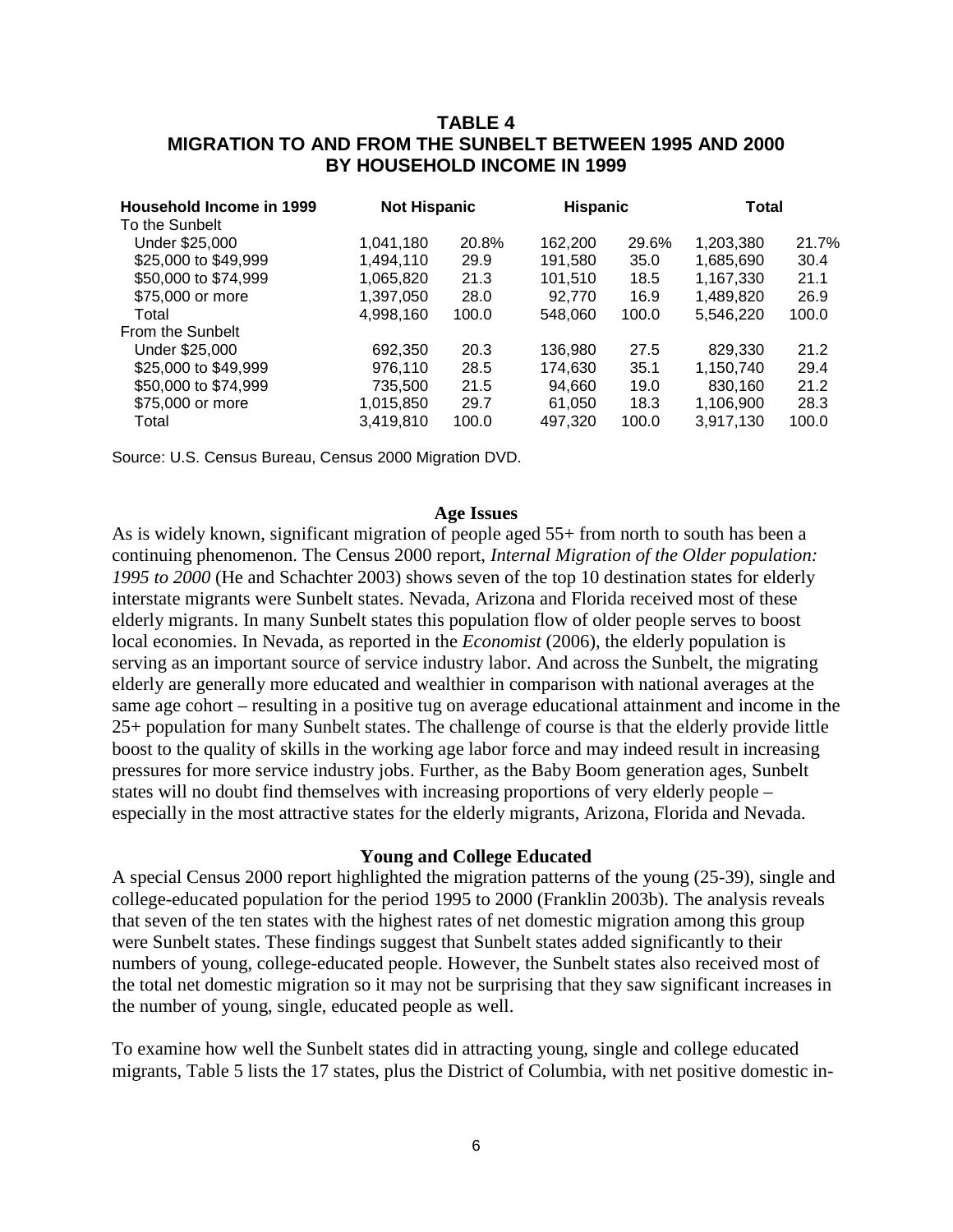| <b>TABLE 5</b>                                  |
|-------------------------------------------------|
| <b>DOMESTIC MIGRATION BETWEEN 1995 AND 2000</b> |

|                      | Young, Single and College Educated | Age 5 or Older<br><b>Net Migration</b> |               |         |               |         |
|----------------------|------------------------------------|----------------------------------------|---------------|---------|---------------|---------|
|                      | <b>Inmigrants</b>                  | <b>Outmigrants</b>                     | <b>Number</b> | Rate    | <b>Number</b> | Rate    |
| Nevada               | 13,651                             | 6,863                                  | 6,788         | 281.8   | 233,934       | 151.5   |
| Colorado             | 49,665                             | 31,803                                 | 17,862        | 157.7   | 162.633       | 43.8    |
| Georgia              | 63,306                             | 38,639                                 | 24,667        | 150.5   | 340,705       | 48.6    |
| Arizona              | 34,850                             | 25,586                                 | 9,264         | 109.9   | 316,148       | 74.3    |
| Oregon               | 24,296                             | 17,940                                 | 6,356         | 103.5   | 74,665        | 24.6    |
| Washington           | 39,469                             | 27,800                                 | 11,669        | 96.5    | 75,330        | 14.3    |
| California           | 170,270                            | 97,233                                 | 73,037        | 92.7    | $-755,536$    | $-24.6$ |
| North Carolina       | 44,925                             | 37,706                                 | 7,219         | 50.2    | 337,883       | 48.4    |
| Texas                | 74,350                             | 57,537                                 | 16,813        | 48.7    | 148,240       | 8.1     |
| Florida              | 69,053                             | 58,599                                 | 10,454        | 40.1    | 607,023       | 44.0    |
| Alaska               | 3,984                              | 3,598                                  | 386           | 38.9    | $-30.498$     | $-51.0$ |
| Virginia             | 58,572                             | 52,097                                 | 6,475         | 38.4    | 75,730        | 11.9    |
| Maryland             | 42,126                             | 37,768                                 | 4,358         | 32.2    | -19,723       | -4.1    |
| Minnesota            | 25,681                             | 23,962                                 | 1,719         | 15.5    | 29.169        | 6.5     |
| Tennessee            | 23,581                             | 22,264                                 | 1,317         | 15.2    | 146,314       | 28.7    |
| Illinois             | 69,250                             | 65,416                                 | 3,834         | 12.4    | $-342,616$    | $-29.7$ |
| Idaho                | 5,276                              | 5,189                                  | 87            | 5.9     | 33.847        | 29.6    |
| District of Columbia | 25,428                             | 25,320                                 | 108           | 2.5     | -45,331       | $-81.7$ |
| Massachusetts        | 60,198                             | 61,260                                 | $-1,062$      | $-4.6$  | $-54,708$     | $-9.4$  |
| New York             | 113,055                            | 119,666                                | $-6,611$      | $-11.3$ | $-874,248$    | $-48.8$ |
| New Jersey           | 43,138                             | 45,922                                 | $-2,784$      | $-13.0$ | $-182,829$    | $-23.7$ |

Note: States in the list had a net migration rate for young, single, and college educated higher than the overall rate.

Source: U.S. Census Bureau, Census 2000 Special Migration Reports.

migration for the young, single and college educated plus Massachusetts, New York and New Jersey. These last three states all experienced declines in this educated demographic that were smaller than their overall net domestic migration losses. The 30 states that do not appear in Table 5 include seven Sunbelt states and 23 non-Sunbelt states. All of these saw outflows of the young, single and college educated in the late 1990's that were more negative than their overall rate of net migration.

The figures presented in Table 5 reveal the Sunbelt generally performed well in terms of net migration for this subpopulation, but they also show the absolute numbers of this group are small relative to total net migrants. Only 6,788 of the 233,934 net in-migrants to Nevada were in this young, single, and college-educated demographic, while Arizona realized 9,264 out of 316,148, and Florida only 10,454 out of 607,023. In contrast, California, Alaska, Maryland, Illinois, and the District of Columbia, increased their shares of young, single and college educated while actually having a net outflow of domestic migrants from 1995 to 2000.

While this special Census report chose to focus on young, unmarried college graduates, it makes more sense to take a somewhat broader look at all young college graduates as the subgroup most important for what is happening with an area's human capital resources. The numbers presented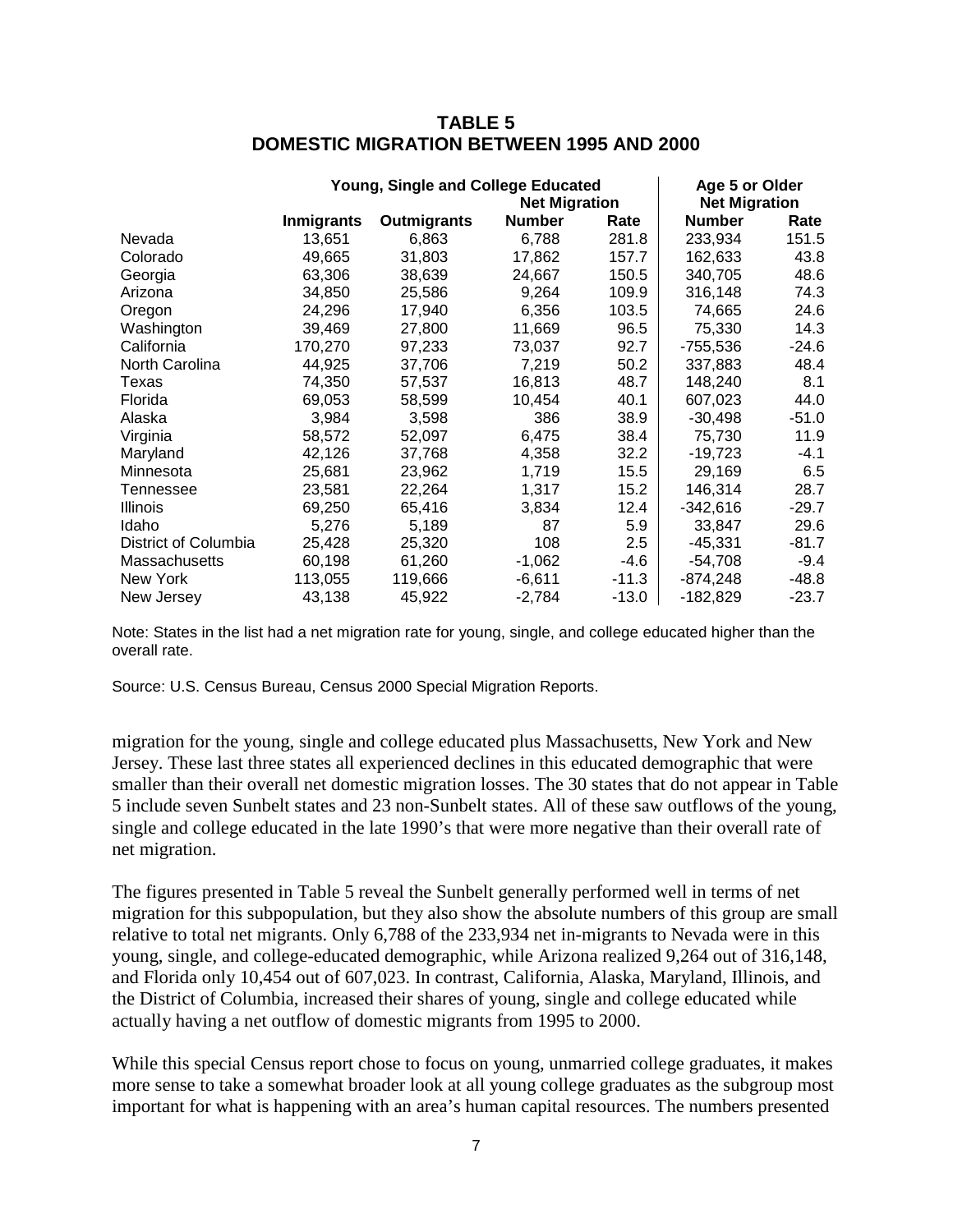in Table 2 already demonstrated this desirable subpopulation is a smaller share of all young adults in the 15-state Sunbelt region than in the Non-Sunbelt states. The net migration figures in Table 6 show that the Sunbelt states as a region gained a total of more than 200,000 young college educated individuals from the rest of the nation over the 1995-2000 period. And young, college-educated persons made up 13.9 percent of total net migration into the region – substantially higher than the 5.8 percent share this subpopulation made up of the 5+ population of the region in 2000. Still, even after adding gaining these "economically desirable" new residents at the expense of the Non-Sunbelt states, the proportion of college-educated young adults in the Sunbelt region remained substantially below the rest of the nation in 2000 (see Table 2).

Six of the 15 Sunbelt states actually had net out-flows of young, college-educated individuals, and for states like Florida, Nevada, and Arizona these potential knowledge economy workers made up a very small part of their population gains. In a few Sunbelt states, however, the young college educated in-migrants were a major positive factor – for Georgia and Texas in particular they constituted a large share of the states' total net-migration – and California had a net gain of

|                                  | In-migrants | Out-<br>migrants | <b>Net</b><br><b>Migration</b> | <b>Percent of</b><br>Total 5+ Net<br><b>Migration</b> | I VL VIIGIT<br>of Total 5+<br><b>Population</b><br>in 2000 |
|----------------------------------|-------------|------------------|--------------------------------|-------------------------------------------------------|------------------------------------------------------------|
| <b>Sunbelt States</b>            | 1,361,189   | 1,152,779        | 208,410                        | 13.9%                                                 | 5.8%                                                       |
| Alabama                          | 35,512      | 47,552           | $-12,040$                      |                                                       | 4.9                                                        |
| Arizona                          | 84,306      | 59,235           | 25,071                         | 7.9                                                   | 5.6                                                        |
| Arkansas                         | 19,485      | 21,380           | $-1,895$                       |                                                       | 4.0                                                        |
| California                       | 320,594     | 239,188          | 81,406                         |                                                       | 6.6                                                        |
| Florida                          | 170,187     | 145,864          | 24,323                         | 4.1                                                   | 5.1                                                        |
| Georgia                          | 151,572     | 101,960          | 49,612                         | 14.3                                                  | 7.1                                                        |
| Louisiana                        | 30,400      | 51,950           | $-21,550$                      |                                                       | 4.5                                                        |
| Mississippi                      | 19,781      | 27,911           | $-8,130$                       |                                                       | 4.1                                                        |
| Nevada                           | 31,255      | 16,307           | 14,948                         | 6.4                                                   | 4.4                                                        |
| New Mexico                       | 22,348      | 28,661           | $-6,313$                       | 21.9                                                  | 4.5                                                        |
| North Carolina                   | 127,276     | 97,213           | 30,063                         | 8.7                                                   | 6.3                                                        |
| Oklahoma                         | 24,993      | 39,479           | $-14,486$                      |                                                       | 4.4                                                        |
| South Carolina                   | 49,855      | 48,229           | 1,626                          | 1.3                                                   | 5.1                                                        |
| Tennessee                        | 69,399      | 63,410           | 5,989                          | 4.2                                                   | 5.3                                                        |
| Texas                            | 204,228     | 164,438          | 39,790                         | 29.9                                                  | 5.9                                                        |
| All Non-Sunbelt<br><b>States</b> | 2,017,952   | 2,226,362        | $-208,410$                     |                                                       | 6.8                                                        |
| <b>United States</b>             | 3,379,141   | 3,379,141        | 0                              |                                                       | 6.3                                                        |

## **TABLE 6 DOMESTIC MIGRATION OF YOUNG AND COLLEGE EDUCATED BETWEEN 1995 AND 2000**

**YCE Share** 

Source: U.S. Census Bureau, 2000 Census IPUMS 5 percent files and 2000 Census Special Tabulations PHC-T-22, Gross and Net Migration Tables.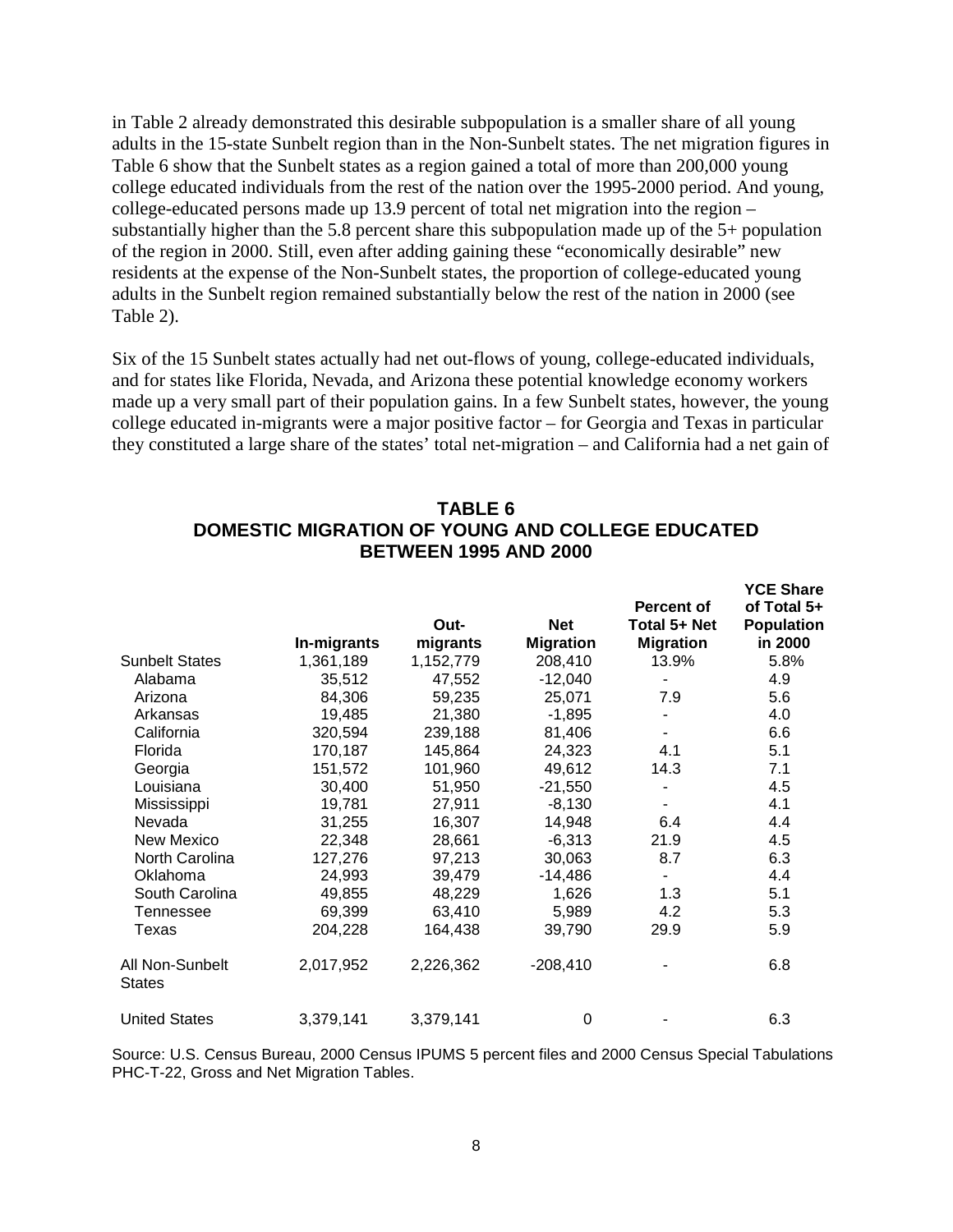more than 80,000 young, college-educated individuals at the same time that the state's overall net outflow was almost 800,000 over the 1995-2000 period.

#### **Knowledge and Skills Across the Sunbelt**

While considerable north-to-south migration has occurred, it is clear the migration patterns to and from individual Sunbelt states vary considerably. Table 7 depicts the distribution of domestic in-migrants into individual Sunbelt states by income and educational attainment. The frequencies reveal considerable heterogeneity across the Sunbelt. The states with the highest income inmigrants are California, Georgia, and Texas; the share of high income migrants exceeds the average state by 21.1 percent for California and Georgia and by 15.3 percent for Texas. All three of these states also reported shares of college educated among in-migrants over 20 percent above the average Sunbelt state. The states with the lowest income in-migrants are Arkansas, Mississippi and Oklahoma with the proportions of in-migrants with income above the \$50,000 level that lagged the average Sunbelt state by 21.7 percent, 13.9 percent and 19.5 percent respectively. In each of the lowest income states the proportion of in-migrants with college degrees was more than 20 percent below the average Sunbelt state.

Table 7 also reveals the income/skill correlation is not monotonic across the Sunbelt states. Arizona, Florida, and Nevada, the preferred destinations of many elderly in-migrants, all reported above average income frequencies with below-average college graduation frequencies overall, with Nevada the lowest frequency of college graduates among the Sunbelt states – yet

|                | Income > \$50,000: |                     |       | Income > \$50,000: |       |                     |       |                       |  |
|----------------|--------------------|---------------------|-------|--------------------|-------|---------------------|-------|-----------------------|--|
|                |                    | <b>Non-Hispanic</b> |       | Total              |       | <b>Some College</b> |       | <b>College Degree</b> |  |
|                |                    | Dep*                |       | $Dep*$             |       | $Dep*$              |       | $Dep*$                |  |
| Alabama        | 42.5%              | $-7.8\%$            | 42.0% | $-5.8%$            | 31.3% | $-1.4%$             | 29.9% | $-4.9%$               |  |
| Arizona        | 49.8               | 8.0                 | 47.7  | 7.0                | 34.2  | 7.8                 | 31.3  | $-0.5$                |  |
| Arkansas       | 35.9               | $-22.1$             | 34.9  | $-21.7$            | 30.2  | -4.9                | 22.7  | $-27.8$               |  |
| California     | 55.9               | 21.3                | 54.0  | 21.1               | 29.8  | $-6.1$              | 44.8  | 42.5                  |  |
| Florida        | 46.5               | 0.9                 | 45.2  | 1.4                | 31.1  | $-2.0$              | 29.6  | $-5.9$                |  |
| Georgia        | 54.8               | 18.9                | 54.0  | 21.1               | 30.6  | $-3.6$              | 38.0  | 20.8                  |  |
| Louisiana      | 40.2               | $-12.8$             | 39.8  | -10.7              | 31.3  | $-1.4$              | 31.0  | $-1.4$                |  |
| Mississippi    | 38.6               | $-16.3$             | 38.4  | $-13.9$            | 32.9  | 3.7                 | 24.5  | $-22.1$               |  |
| Nevada         | 52.4               | 13.7                | 49.1  | 10.1               | 34.1  | 7.4                 | 21.5  | $-31.6$               |  |
| New Mexico     | 42.7               | $-7.4$              | 38.5  | -13.7              | 32.4  | 2.1                 | 35.0  | 11.3                  |  |
| North Carolina | 49.8               | 8.0                 | 48.4  | 8.5                | 30.4  | $-4.2$              | 37.4  | 18.9                  |  |
| Oklahoma       | 36.8               | $-20.2$             | 35.9  | $-19.5$            | 34.0  | 7.1                 | 24.4  | $-22.4$               |  |
| South Carolina | 46.0               | $-0.2$              | 45.4  | 1.8                | 32.2  | 1.4                 | 32.3  | 2.7                   |  |
| Tennessee      | 44.6               | $-3.3$              | 44.2  | $-0.9$             | 30.6  | $-3.6$              | 31.4  | $-0.1$                |  |
| Texas          | 55.0               | 19.3                | 51.4  | 15.3               | 31.0  | $-2.3$              | 37.9  | 20.5                  |  |
| Average        | 46.1               |                     | 44.6  |                    | 31.7  |                     | 31.4  |                       |  |

## **TABLE 7 INCOME AND EDUCATIONAL ATTAINMENT OF DOMESTIC IN-MIGRANTS TO THE SUNBELT STATES BETWEEN 1995 AND 2000**

\* Departure from the average Sunbelt state

Source: U.S. Census Bureau, Census 2000 Migration DVD.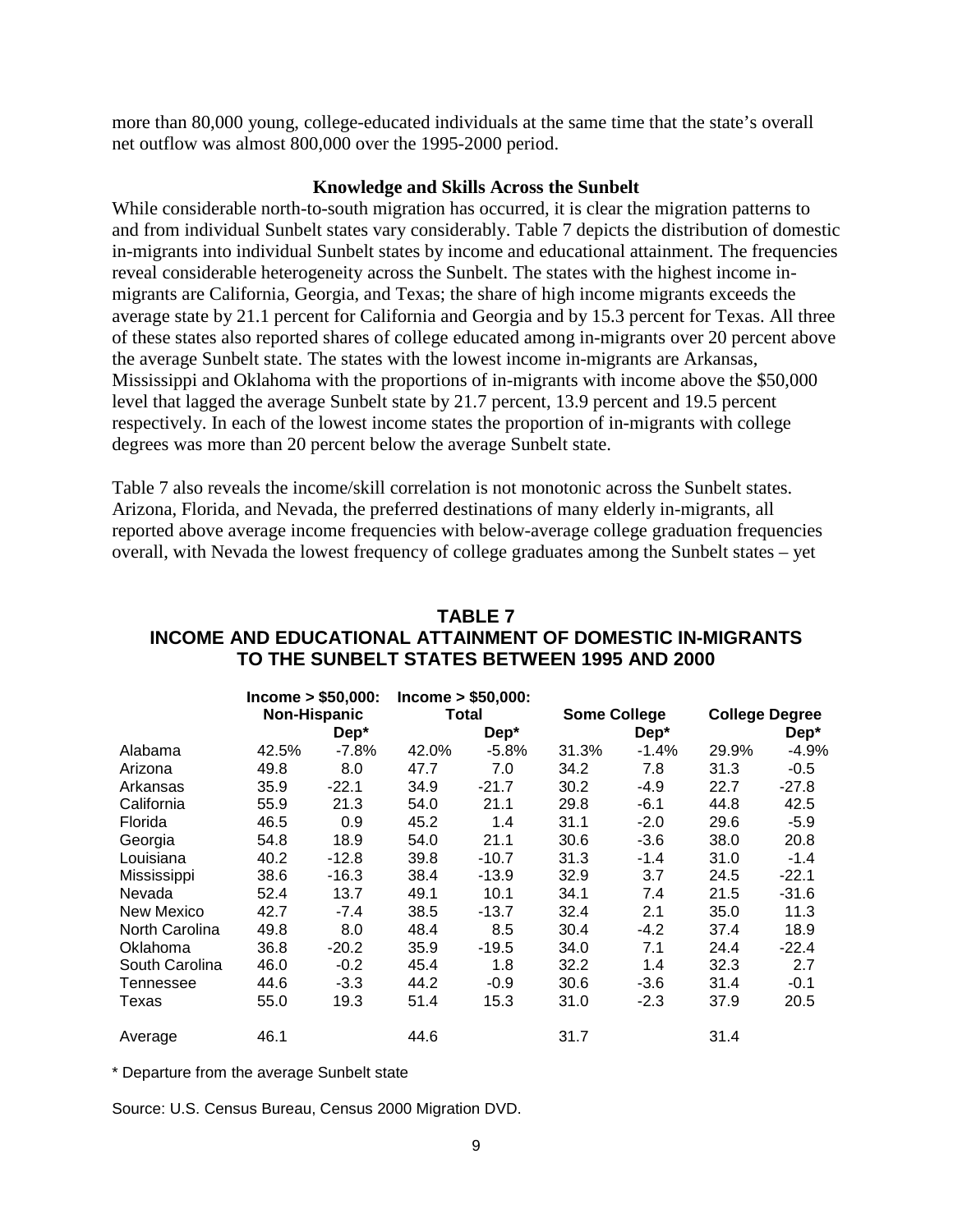reporting high-income frequency that was 10 percent above the average Sunbelt state. Similarly, New Mexico had a high frequency of college educated in-migrants but a below average frequency of high-income in-migrants.

Data for the in-migrant streams of young, college-educated individuals demonstrate similar patterns (Table 8). For the entire 15-state Sunbelt region, the proportion of high-income (\$50,000+) individuals was only slightly below that for the Non-Sunbelt region, but this aggregate measure is misleading as only two of the states – California and Texas – actually had proportions above the Non-Sunbelt average.

This examination of domestic migration data reveals that, while the Sunbelt has been the beneficiary of significant net domestic migration flows, these flows (with the exception of California, and to some degree Georgia and Texas) are not being accompanied by large numbers of people prepared to contribute to knowledge economy endeavors.

## **TABLE 8 YOUNG AND COLLEGE-EDUCATED DOMESTIC IN-MIGRANTS BETWEEN 1995 AND 2000**

|                                  | YCE In-<br>migrants | <b>Percent of</b><br>Total 5+ In-<br><b>Migration</b> | <b>Percent With</b><br>Incomes of<br>\$50,000 or<br>more | <b>Departure</b><br>from<br><b>National</b><br>Average | <b>Departure</b><br>from<br><b>Sunbelt</b><br><b>State</b><br>Average |
|----------------------------------|---------------------|-------------------------------------------------------|----------------------------------------------------------|--------------------------------------------------------|-----------------------------------------------------------------------|
| <b>Sunbelt States</b>            | 1,361,189           | 13.0%                                                 | 29.6%                                                    | $-1.1%$                                                |                                                                       |
| Alabama                          | 35,512              | 10.9                                                  | 24.3                                                     | $-18.8$                                                | $-17.9%$                                                              |
| Arizona                          | 84,306              | 10.6                                                  | 27.8                                                     | $-7.2$                                                 | $-6.2$                                                                |
| Arkansas                         | 19,485              | 7.8                                                   | 26.1                                                     | $-12.9$                                                | $-11.9$                                                               |
| California                       | 320,594             | 21.6                                                  | 36.7                                                     | 22.4                                                   | 23.7                                                                  |
| Florida                          | 170,187             | 9.1                                                   | 25.8                                                     | $-13.8$                                                | $-12.9$                                                               |
| Georgia                          | 151,572             | 15.6                                                  | 30.1                                                     | 0.5                                                    | 1.6                                                                   |
| Louisiana                        | 30,400              | 11.8                                                  | 24.3                                                     | $-19.0$                                                | $-18.2$                                                               |
| Mississippi                      | 19,781              | 8.8                                                   | 23.0                                                     | $-23.2$                                                | $-22.4$                                                               |
| Nevada                           | 31,255              | 6.8                                                   | 23.6                                                     | $-21.1$                                                | $-20.3$                                                               |
| New Mexico                       | 22,348              | 11.0                                                  | 21.1                                                     | $-29.5$                                                | $-28.7$                                                               |
| North Carolina                   | 127,276             | 13.7                                                  | 26.3                                                     | $-12.3$                                                | $-11.3$                                                               |
| Oklahoma                         | 24,993              | 8.0                                                   | 21.9                                                     | $-27.1$                                                | $-26.3$                                                               |
| South Carolina                   | 49,855              | 11.3                                                  | 23.8                                                     | $-20.6$                                                | $-19.7$                                                               |
| Tennessee                        | 69,399              | 12.3                                                  | 25.2                                                     | $-15.9$                                                | $-15.0$                                                               |
| Texas                            | 204,228             | 14.9                                                  | 32.6                                                     | 8.8                                                    | 10.0                                                                  |
| All Non-Sunbelt<br><b>States</b> | 2,017,952           | 17.2                                                  | 30.2                                                     | 0.7                                                    |                                                                       |
| <b>United States</b>             | 3,379,141           | 15.2                                                  | 30.0                                                     |                                                        |                                                                       |

Source: U.S. Census Bureau, 2000 Census IPUMS 5 percent files and 2000 Census Special Tabulations PHC-T-22, Gross and Net Migration Tables.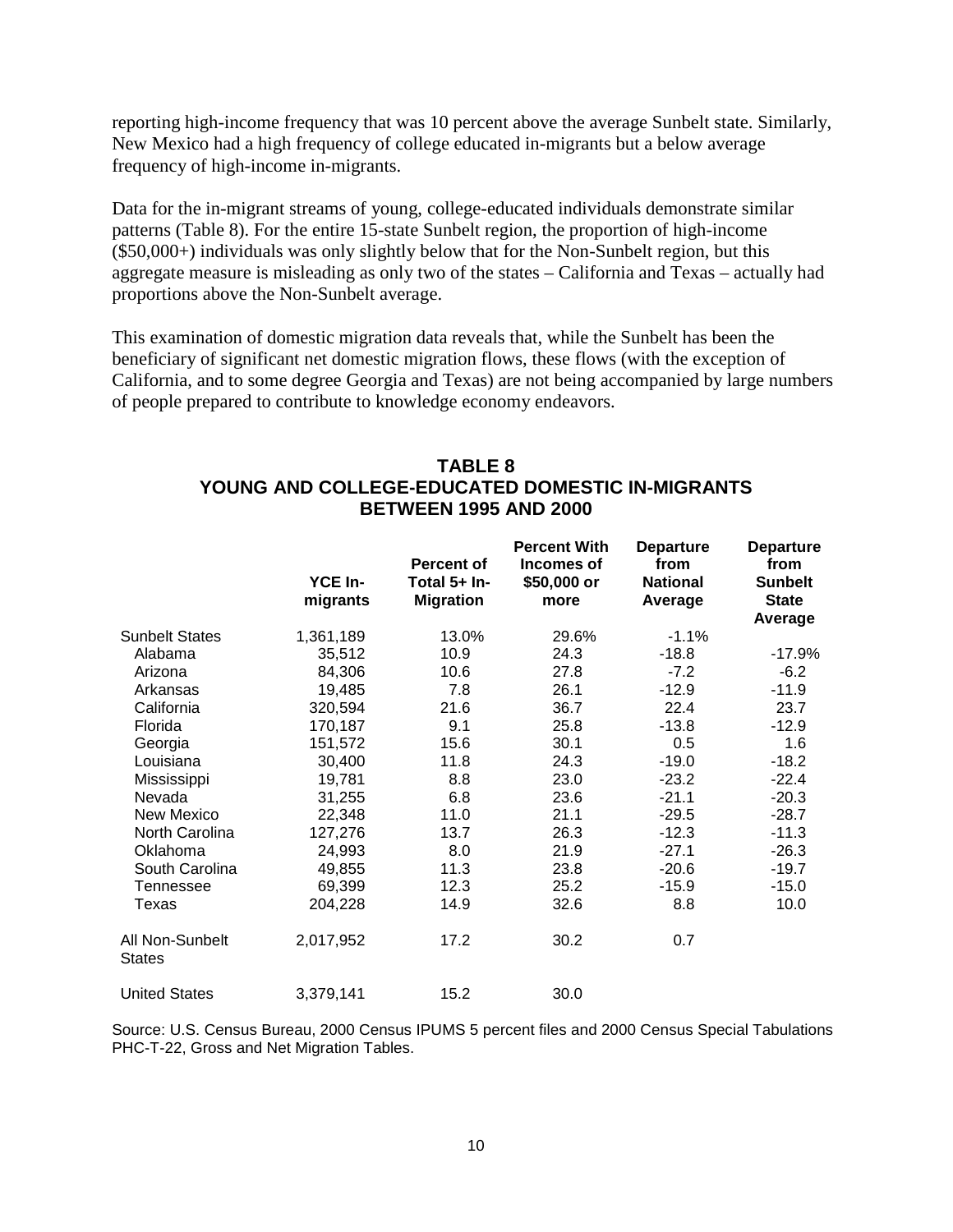## **LOOKING AT THE "KNOWLEDGE ECONOMY" EXPLANATION FOR ECONOMIC GROWTH /PROSPERITY IN SUNBELT MSAS**

This section summarizes an initial look at alternative metrics of economic success and of the knowledge economy for the 116 MSAs in the Sunbelt that are included in the Department of Housing and Urban Development's State of the Cities Data System.<sup>2</sup> The metro areas included in the dataset are very diverse – in terms of whatever characteristic one might choose – ranging from huge (Los Angeles-Long Beach, CA and Houston, TX) to small (Pine Bluff, AR and Enid, OK); rapidly growing (Las Vegas, NV) to declining (Alexandria, LA); rich (West Palm Beach-Boca Raton, FL) to poor (McAllen-Edinburg-Mission, TX), etc.

The analysis looked at four alternative measures of economic success:

- 1. *The growth rate of the MSA population over the 1990-2000 period* The population growth measure was included to be consistent with the Glaeser and Saiz analysis. Glaeser and Saiz could argue either (a) they used on population growth because they were looking at "urban growth" not economic growth or (b) their analysis was in the context of looking at growing areas versus declining areas. But population growth is not really a good measure of economic growth – particularly for Sunbelt regions. In the entire sample of 116, only three MSAs suffered a decline in total population, and many of the poorest areas have grown rapidly.
- 2. *The growth rate of total employment for the 1990-2000 period* Job growth has more validity as a measure of economic growth. Historically, it has been one of the primary metrics used to measure regional economic growth by policy makers, economic development professionals, and economists. However, it does not do an adequate job of monitoring what is happening to the standard of living of area residents.
- 3. *Per capita personal income in 2000* For this analysis per capita personal income was chosen as the proxy measure for the material standard of living of area residents.
- 4. *The growth rate of per capita personal income for the 1990-2000 period* The growth rate of per capita personal income serves as a metric for the change in the material standard of living.

The following discussion focuses on the two income-related measures and secondarily on employment growth. Population growth is included to mirror Glaeser and Saiz. Table 9 lists the simple correlation coefficients between each of the four metrics. These figures show a very high correlation between population growth and employment growth. The coefficients also indicate positive correlations between per capita income and all three growth measures, but a negative relationship between income growth and population growth; although none are statistically significant at a .05 confidence level. The correlation statistics indicate that income level, income growth, and employment growth were not highly correlated among the set of 116 Sunbelt MSAs.

The three alternative education-related variables used in the analysis are (1) the share of college graduates in the adult (25+) population in 2000, (2) the growth rate of that share over the 1990- 2000 period, and (3) the ratio of net in-migrants to the MSA ages 25 to 39 in 2000 who were single and college graduates to the population of the MSA ages  $5+$  in 2000.<sup>3</sup> This statistic was computed from data produced for the special Census 2000 report (Franklin 2003b) discussed earlier. (Hereafter for sake of brevity, this ratio is referred to as the YSCMR – sorry no "cute"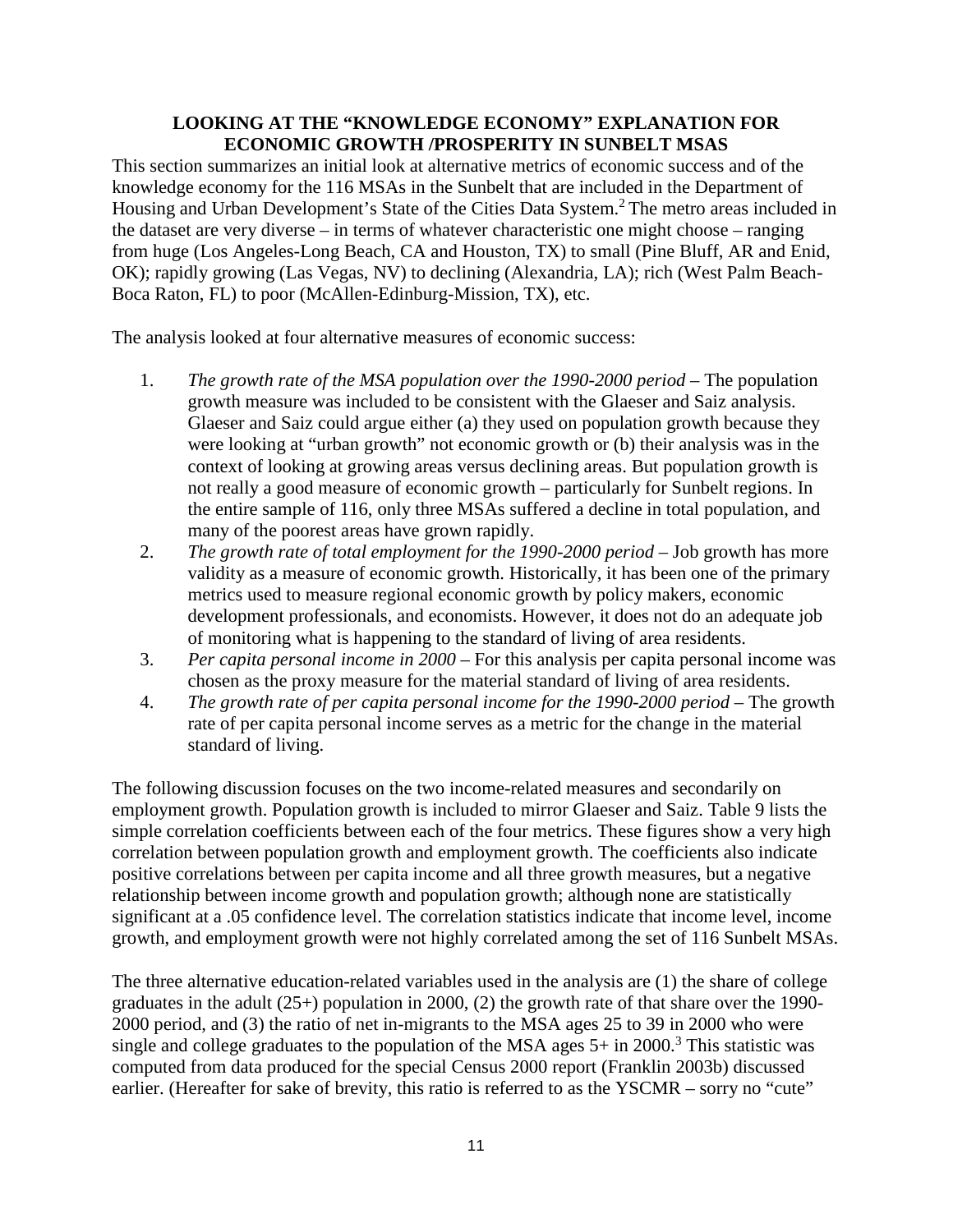acronym.) Table 9 also lists the simple correlation coefficients between the three education metrics and also between each of the three and the four economic measures. The correlation coefficients imply that the share of college graduates and growth of that share are not closely related, but somewhat surprisingly (at first glance anyway) that there is a statistically significant negative relationship between share of college graduates and the YSCMR. Upon closer examination of the data, it appears that this is a result of out-migration of young, single collegeeducated adults from "college towns" like Austin. On the other hand, the figures show a modest positive (statistically significant at the .05 percent level of confidence) correlation between the YSCMR and growth in the share of college graduates.

**Simple Correlation Evidence on the Link between Education and Economic Growth** The correlation coefficients between the three education metrics and the four economic measures provide mixed signals. All of the coefficients are positive, but not all statistically significant. The highest correlation is found between the share of college graduates and per capita income. This could be interpreted simply as the result of a higher proportion of college grads with higher incomes or more broadly in terms of a "knowledge economy"- based argument – a more productive/innovative workforce produces a higher standard of living. The correlations are more modest between the other two education variables and per capita income but still statistically significant – providing more support for the "knowledge economy" argument. Similar positive and significant coefficients are found between both the share of college graduates and growth in that measure and job growth – supporting the idea that a more educated workforce promotes aggregate economic growth. Unfortunately, these simple statistical tests do not indicate the presence of strong links between the education measures and per capita income growth – a result not supporting the "knowledge economy" hypothesis.

|              | PG       | EG    | <b>PCI</b> | <b>PCIG</b> | <b>SC</b> | <b>SCG</b> |
|--------------|----------|-------|------------|-------------|-----------|------------|
| EG           | 0.920    |       |            |             |           |            |
| PCI          | 0.192    | 0.096 |            |             |           |            |
| <b>PCIG</b>  | $-0.079$ | 0.047 | 0.104      |             |           |            |
| <b>SC</b>    | 0.281    | 0.241 | 0.647      | 0.108       |           |            |
| <b>SCG</b>   | 0.284    | 0.345 | 0.227      | 0.144       | 0.058     |            |
| <b>YSCMR</b> | 0.180    | 0.102 | 0.257      | 0.140       | $-0.270$  | 0.277      |

| TABLE 9                                                   |
|-----------------------------------------------------------|
| SIMPLE CORRELATION MATRIX, 116 SUNBELT METROPOLITAN AREAS |

PG: population growth rate, 1990-2000 EG: employment growth rate, 1990-2000

PCI: per capita personal income, 2000

PCIG: per capita personal income growth rate, 1990-2000

SC: share of college graduates, age 25 or older, 2000

SCG: share of college graduates growth rate, age 25 or older, 1990-2000

YSCMR: young, single, college-educated net migrants, age 5 or older, 1995-2000

Note: Coefficients with statistical significance at the .05 level are in bold.

Source: Computed by authors.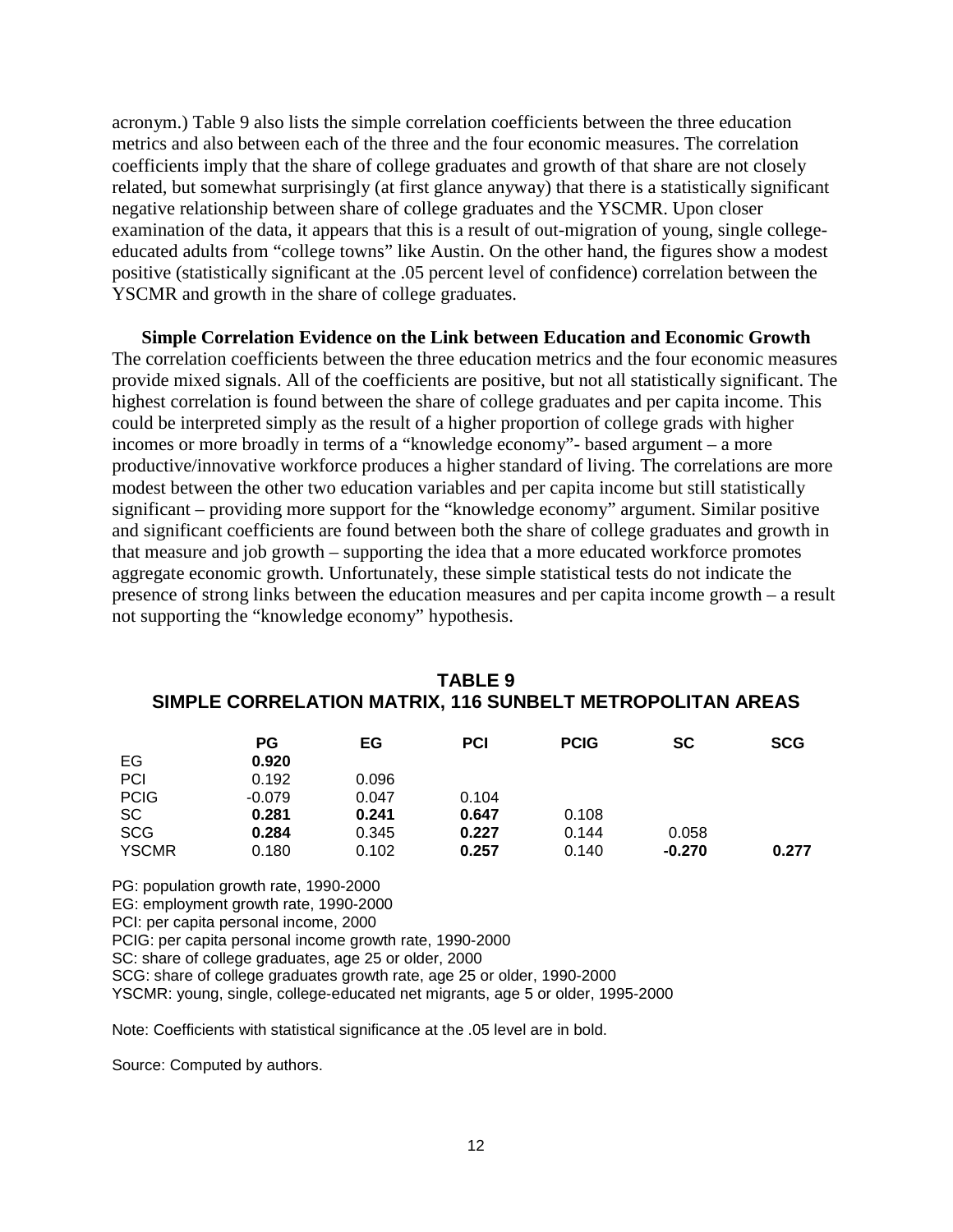#### **Ranking the Sunbelt MSAs**

The second approach employed in the analysis was to rank the Sunbelt MSAs on the basis of each of the four economic variables and then to look at the top MSAs based on each criterion – to see who they were, whether the same MSAs appeared on multiple lists, and to look for commonality and diversity in their characteristics.

Five MSAs were highly ranked on the basis of all four metrics – Atlanta, GA, Austin-San Marcos, TX, Charlotte-Gastonia-Rock Hill, NS-SC, Dallas, TX, and Raleigh-Durham-Chapel Hill, NC. And for the three true economic variables (excluding population growth), Nashville, TN was among the top 25 on all three lists. Table 10 shows how these areas ranked in terms of the three education measures. All six areas were above average on all three education measures, with the exception of Dallas for the growth in share of college graduates – but it was in the top 10 in terms of the prevalence of college graduates and in the top three in attracting young, single college grads. To a lesser extent, this pattern prevailed for the three MSAs with the highest rankings in terms of share of college graduates – while their growth rates in share of college graduates was above average they were not as highly ranked in terms of this variable. Conversely, Raleigh-Gastonia-Rock Hill, NC-SC had the second-highest growth rate, but it was lower than the other leaders in terms of the share of college graduates.

#### **Glaeser and Saiz-like Regression Models**

Our initial attempts at multivariate regression analysis using the Sunbelt MSA database mirrors some of the regression models estimated by Glaeser and Saiz. We estimated two alternative regression equations for each of our four measures (Tables 11a through d). In each of the four sets, equation A includes only the percent college educated in 1990 and the log of the 1990 level of the respective dependent variable. Equation B includes initial percent college educated, the log of the initial level of the dependent variable, the log of heating degree days, the log of

## **TABLE 10 SIX METROPOLITAN AREAS RANKED IN THE TOP 25 ON ALL THREE ECONOMIC VARIABLES**

|                                         | <b>College Degree,</b><br>Age $25+$ |      | <b>Growth of Share</b><br>of College<br>Graduates,<br>1990 to 2000 |      | <b>YSCM Ratio</b> |                |
|-----------------------------------------|-------------------------------------|------|--------------------------------------------------------------------|------|-------------------|----------------|
| <b>MSA</b>                              | <b>Share</b>                        | Rank | <b>Share</b>                                                       | Rank |                   | Rank           |
| Atlanta, GA                             | 32.1%                               |      | 22.7%                                                              | 29   | 8.4               |                |
| Austin-San Marcos, TX                   | 36.7                                | 5    | 19.6                                                               | 46   | 1.8               | 19             |
| Charlotte-Gastonia-Rock Hill, NC-<br>SC | 26.5                                | 21   | 35.1                                                               | 2    | 7.2               | $\overline{2}$ |
| Dallas, TX                              | 30.0                                | 10   | 11.6                                                               | 94   | 5.0               | 3              |
| Nashville, TN                           | 26.9                                | 19   | 25.6                                                               | 17   | 3.8               | 7              |
| Raleigh-Durham-Chapel Hill, NC          | 38.9                                | 2    | 22.8                                                               | 28   | 2.0               | 16             |
| Median Sunbelt MSA                      | 22.3                                |      | 16.7                                                               |      | $-0.6$            |                |

Source: Computed by authors based on data from the U.S. Department of Housing and Urban Development, State of the Cities Database.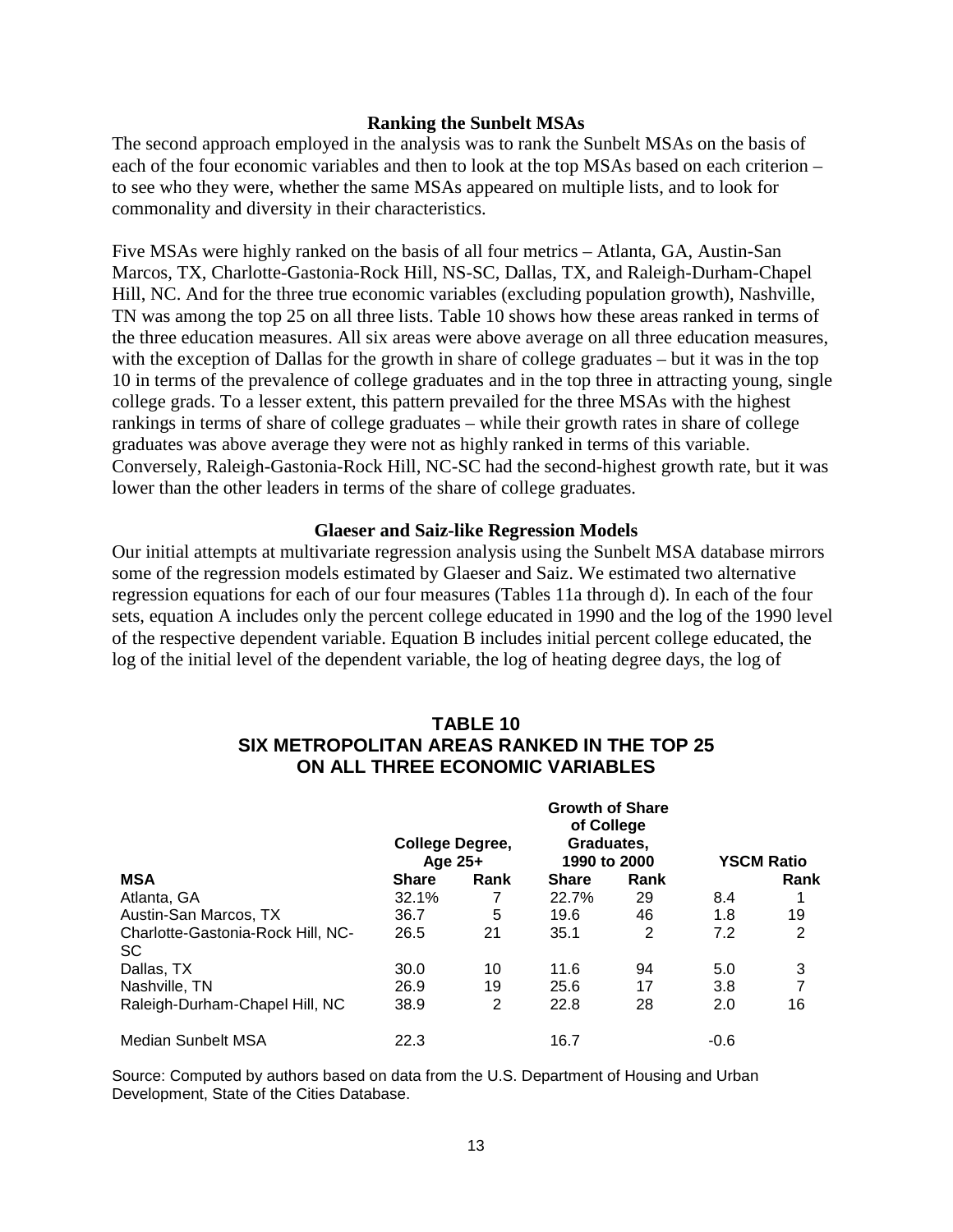average precipitation, the unemployment rate, and the shares of the labor force in (a) manufacturing, (b) trade, and (c) professional services.

Looking first at the regression results for equation A, the coefficient for the education variable was positive and statistically significant only in the equations for the two income variables. Not surprisingly the positive and significant coefficient for initial income level in Table 11c implies a strong connection between the 1990 income level and at its level in 2000. The high value of adjusted  $\mathbb{R}^2$  for the equation also emphasizes the strength of that relationship. For the income change equation (Table 11d) on the other hand, the negative and significant coefficient for initial income level implies convergence over the period with faster income growth in lower-income MSAs. It should also be noted that the value of adjusted  $R^2$  shows the percent of college educated

## **TABLE 11 REGRESSION RESULTS**

## **a) Population Growth – Log (2000 Population) – Log (1990 Population)**

|                                | (A)                |                 | (B)         |                 |
|--------------------------------|--------------------|-----------------|-------------|-----------------|
|                                |                    | <b>Standard</b> |             | <b>Standard</b> |
|                                | <b>Coefficient</b> | Error           | Coefficient | Error           |
| Percent College Graduates 1990 | 0.1791             | 0.1798          | 1.0441      | 0.3156          |
| Log(1990 Population)           | 0.0303             | 0.0094          | 0.0162      | 0.0123          |
| Log (Average Heating Degree    |                    |                 | $-0.0277$   | 0.0134          |
| Days)                          |                    |                 |             |                 |
| Log(Average Precipitation)     |                    |                 | $-0.0382$   | 0.0158          |
| Unemployment Rate - 1990       |                    |                 | $-1.6072$   | 0.7303          |
| Percent Employment by Industry |                    |                 |             |                 |
| Manufacturing                  |                    |                 | $-0.2827$   | 0.2023          |
| Trade                          |                    |                 | 0.1736      | 0.5296          |
| <b>Professional Services</b>   |                    |                 | $-1.1299$   | 0.3505          |
| Observations                   | 116                |                 | 113         |                 |
| Adjusted R-squared             | 0.106              |                 | 0.294       |                 |

## **b) Employment Growth – Log (2000 Employment) – Log (1990 Employment)**

|                                     | (A)                |                 | (B)                |                 |  |
|-------------------------------------|--------------------|-----------------|--------------------|-----------------|--|
|                                     |                    | <b>Standard</b> |                    | <b>Standard</b> |  |
|                                     | <b>Coefficient</b> | Error           | <b>Coefficient</b> | Error           |  |
| Percent College Graduates 1990      | 0.3969             | 0.2176          | 0.7654             | 0.3156          |  |
| Log(1990 Employment)                | $-0.0479$          | 0.0646          | $-0.2132$          | 0.1034          |  |
| Log(Average Heating Degree<br>Days) |                    |                 | $-0.0070$          | 0.0134          |  |
| Log(Average Precipitation)          |                    |                 | $-0.0067$          | 0.0158          |  |
| Unemployment Rate - 1990            |                    |                 | $-0.7268$          | 0.8594          |  |
| Percent Employment by Industry      |                    |                 |                    |                 |  |
| Manufacturing                       |                    |                 | $-0.3826$          | 0.2355          |  |
| Trade                               |                    |                 | 0.2801             | 0.6165          |  |
| <b>Professional Services</b>        |                    |                 | $-0.7231$          | 0.4080          |  |
| Observations                        | 116                |                 | 113                |                 |  |
| Adjusted R-squared                  | 0.012              |                 | 0.079              |                 |  |
|                                     | (continued)        |                 |                    |                 |  |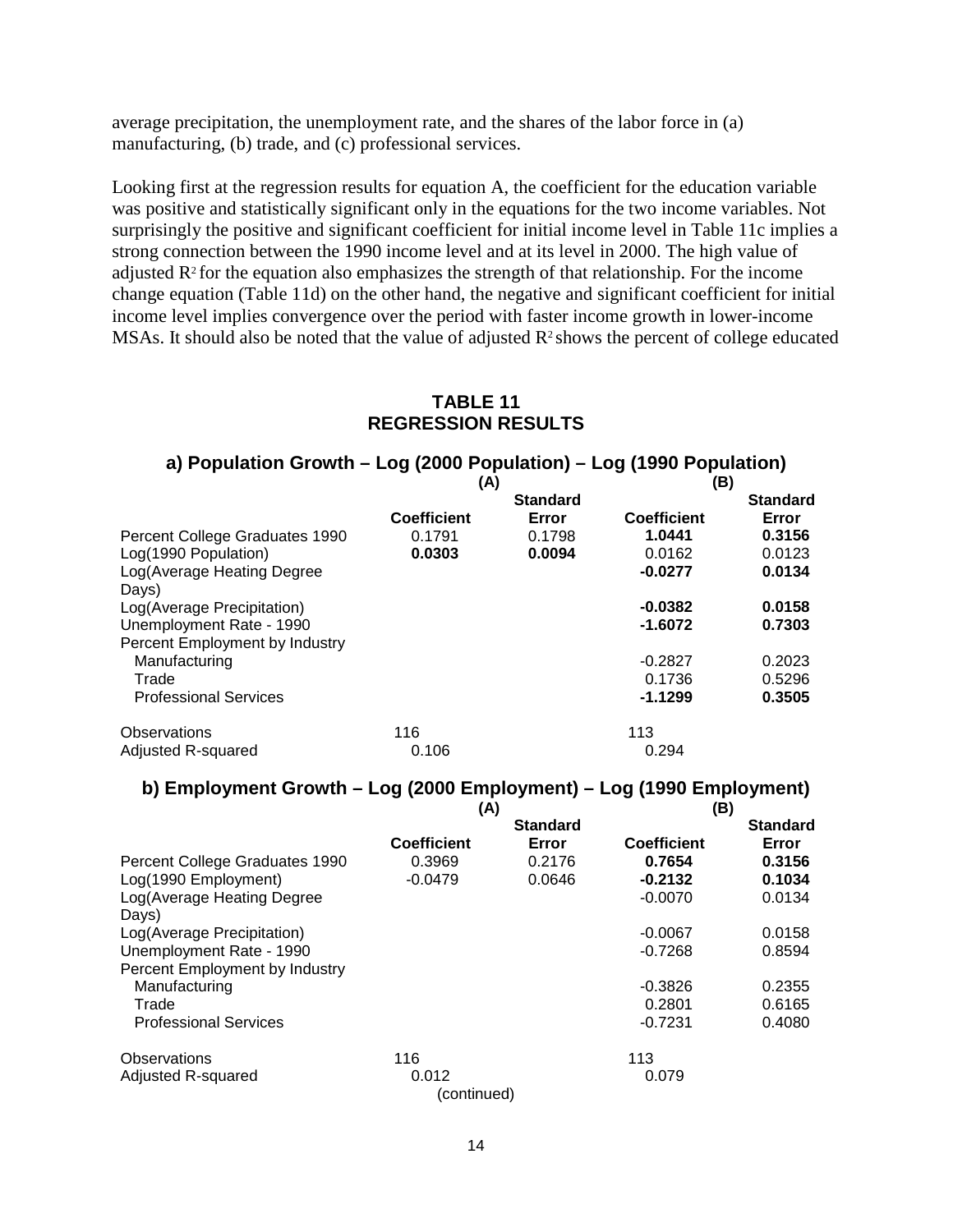## **TABLE 11 (continued) REGRESSION RESULTS**

# **c) Income Level – Log (2000 Per Capita Income)**

|                                | (A)                |                 | (B)                |                 |
|--------------------------------|--------------------|-----------------|--------------------|-----------------|
|                                |                    | <b>Standard</b> |                    | <b>Standard</b> |
|                                | <b>Coefficient</b> | Error           | <b>Coefficient</b> | Error           |
| Percent College Graduates 1990 | 0.3339             | 0.1209          | 0.2410             | 0.1814          |
| Log(1990 Population)           | 0.8979             | 0.0359          | 0.8211             | 0.0511          |
| Log (Average Heating Degree    |                    |                 | 0.0365             | 0.0077          |
| Days)                          |                    |                 |                    |                 |
| Log(Average Precipitation)     |                    |                 | 0.0364             | 0.0091          |
| Unemployment Rate - 1990       |                    |                 | $-0.5296$          | 0.4244          |
| Percent Employment by Industry |                    |                 |                    |                 |
| Manufacturing                  |                    |                 | $-0.2040$          | 0.1163          |
| Trade                          |                    |                 | 0.1615             | 0.3044          |
| <b>Professional Services</b>   |                    |                 | $-0.1559$          | 0.2015          |
| Observations                   | 116                |                 | 113                |                 |
| Adjusted R-squared             | 0.895              |                 | 0.924              |                 |

## **d) Income Growth – Log (2000 Per Capita Income) – Log (1990 Per Capita Income)**

|                                | (A)                |                 | (B)                |                 |
|--------------------------------|--------------------|-----------------|--------------------|-----------------|
|                                |                    | <b>Standard</b> |                    | <b>Standard</b> |
|                                | <b>Coefficient</b> | Error           | <b>Coefficient</b> | Error           |
| Percent College Graduates 1990 | 0.3339             | 0.1209          | 0.2410             | 0.1814          |
| Log(1990 Employment)           | $-0.1201$          | 0.0359          | $-0.1789$          | 0.0511          |
| Log(Average Heating Degree     |                    |                 | 0.0365             | 0.0077          |
| Days)                          |                    |                 |                    |                 |
| Log(Average Precipitation)     |                    |                 | 0.0364             | 0.0091          |
| Unemployment Rate - 1990       |                    |                 | $-0.5296$          | 0.4244          |
| Percent Employment by Industry |                    |                 |                    |                 |
| Manufacturing                  |                    |                 | $-0.2040$          | 0.1163          |
| Trade                          |                    |                 | 0.1615             | 0.3044          |
| <b>Professional Services</b>   |                    |                 | $-0.1559$          | 0.2015          |
| Observations                   | 116                |                 | 113                |                 |
| Adjusted R-squared             | 0.082              |                 | 0.341              |                 |

Note: Coefficients with statistical significance at the .05 level are in bold.

Source: Computed by authors.

was able to explain little of the pattern of income change among Sunbelt MSAs – at least in the simpler regression model.

For the more complex version (Equation B), the results with respect to the percent college educated was reversed. Positive and statistically significant coefficients were found in the population growth (Table 11a) and employment growth (Table 11b) but not in the income equations. In the population change equation, no significant link was indicated between initial population size and the growth rate, but for the employment and income change equations, the negative and significant coefficient implies convergence with faster growth in the smaller MSAs.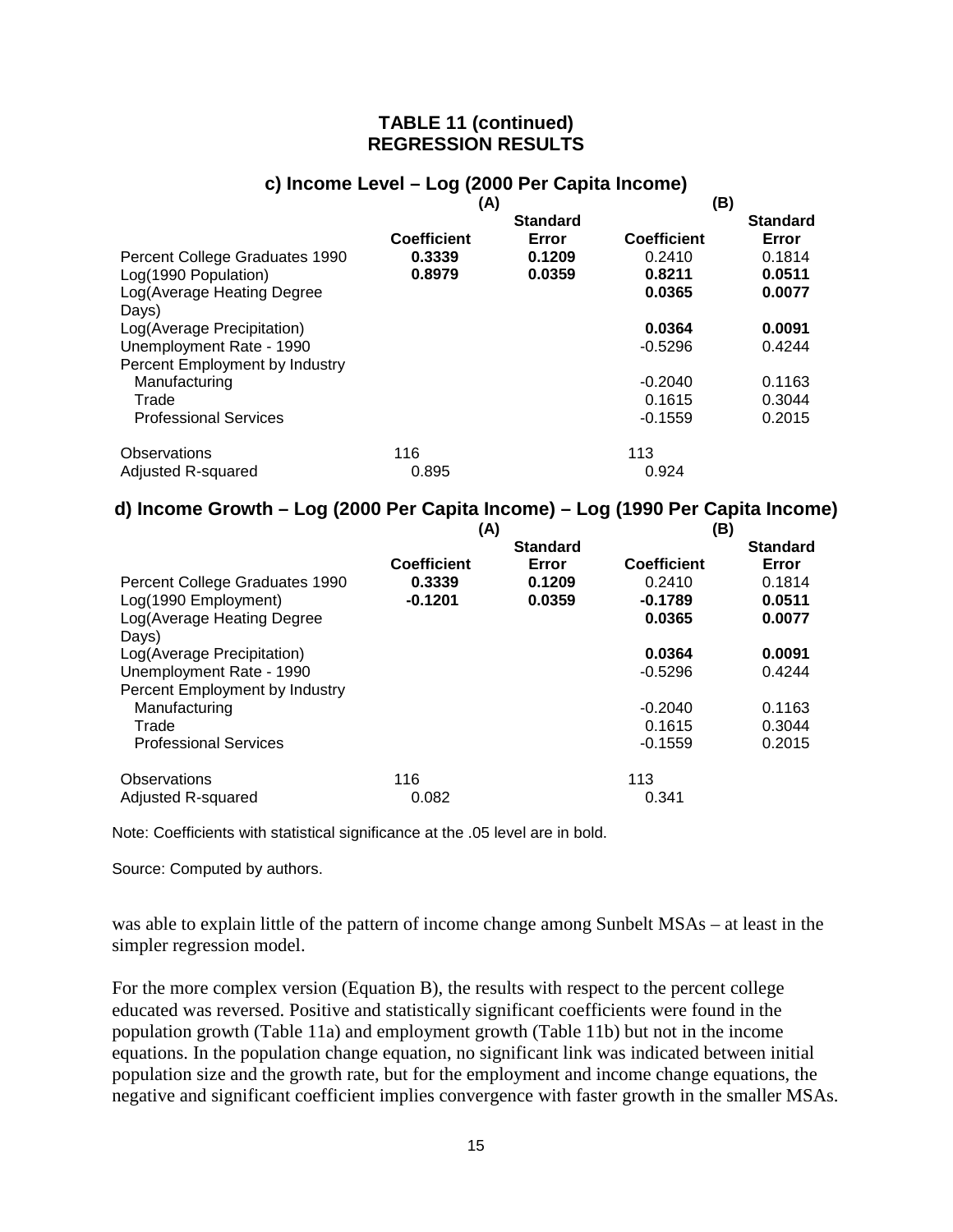As in the Glaeser and Saiz analysis, all the explanatory variables except the education variable were included in the equations as controls, with the major focus of the exercise to look at the impact of the stock of human capital (as measured by percent college educated) on economic growth. However, it is interesting to note in passing the differences in the results with respect to the climate variables. Glaeser and Saiz used a national sample for their analysis and found that "warm, dry places grew much more quickly than cold, wet places." (2003, p. 10) Since our sample included only Sunbelt MSAs, we were not sure what to expect, and the results varied among the four sets of equations. In the population change equation (Table 11a) – equivalent to the Glaeser and Saiz models – the two climate variables had negative and significant coefficients – consistent with their results. In the employment growth equation, no statistically significant links were indicated. But in the two income equations, the coefficients of both climate variables were positive and significant – implying higher levels of per capita income and faster income growth in warmer, wetter places (the Southeast) versus warmer, drier places (the Southwest).

#### **COMMENTARY**

A review of domestic migration data reveals that while the Sunbelt has been the beneficiary of significant net domestic migration flows, these flows (with the exception of California, and to some degree Georgia and Texas) are not necessarily being accompanied by large numbers of people prepared to contribute to knowledge economy endeavors. Interestingly, the net population flows received by states such as Arizona, Florida and Nevada may indeed provide net benefits – even if they come from an elderly demographic. The challenge will be whether these states can continue to benefit as the Baby Boom generation ages.

The data relating to the migration of the subpopulation of young, single, college-educated adults at the MSA level show that some Sunbelt MSAs were just as appealing to this demographic group as the leading cities in other parts of the U.S. Based on comparisons in terms of the YSCMR (recall this is the ratio of net migration of young, single, college educated persons to the total 5+ population ), Sunbelt MSAs like Atlanta (8.4 per 1,000 persons 5+), Charlotte-Gastonia-Rock Hill, NC-SC (7.2), and Dallas (5.0) compare favorably with Denver (8.2), San Francisco (7.2), Portland (5.4), Seattle (5.3), and Washington, DC (3.6). But only 39 percent of the entire set of Sunbelt MSAs in the dataset had positive net migration of this subpopulation prized by proponents of the knowledge economy.

Another potentially negative trend for proponents of the knowledge economy was the widening of the gap among Sunbelt MSAs with respect to share of college graduates. Berry and Glaeser (2005) found a divergence in human capital levels across U.S. cities, and a similar situation occurred within the Sunbelt region in the 1990s. The variance for the proportion of college educated in the adult population across the 116 Sunbelt MSAs in the dataset increased from 27.0 in 1990 to 35.3 in 2000.

Initial analysis of the experience of the Sunbelt with respect to the link between a collegeeducated workforce and economic growth/success produced mixed results. Simple correlation statistics showed a strong relationship between the share of college graduates and per capita personal income, and a modest link with employment growth, but no statistically significant correlation with income growth. Similar mixed signals were found in examination of the rankings – all but two of the top MSAs in terms of income had above-average shares of college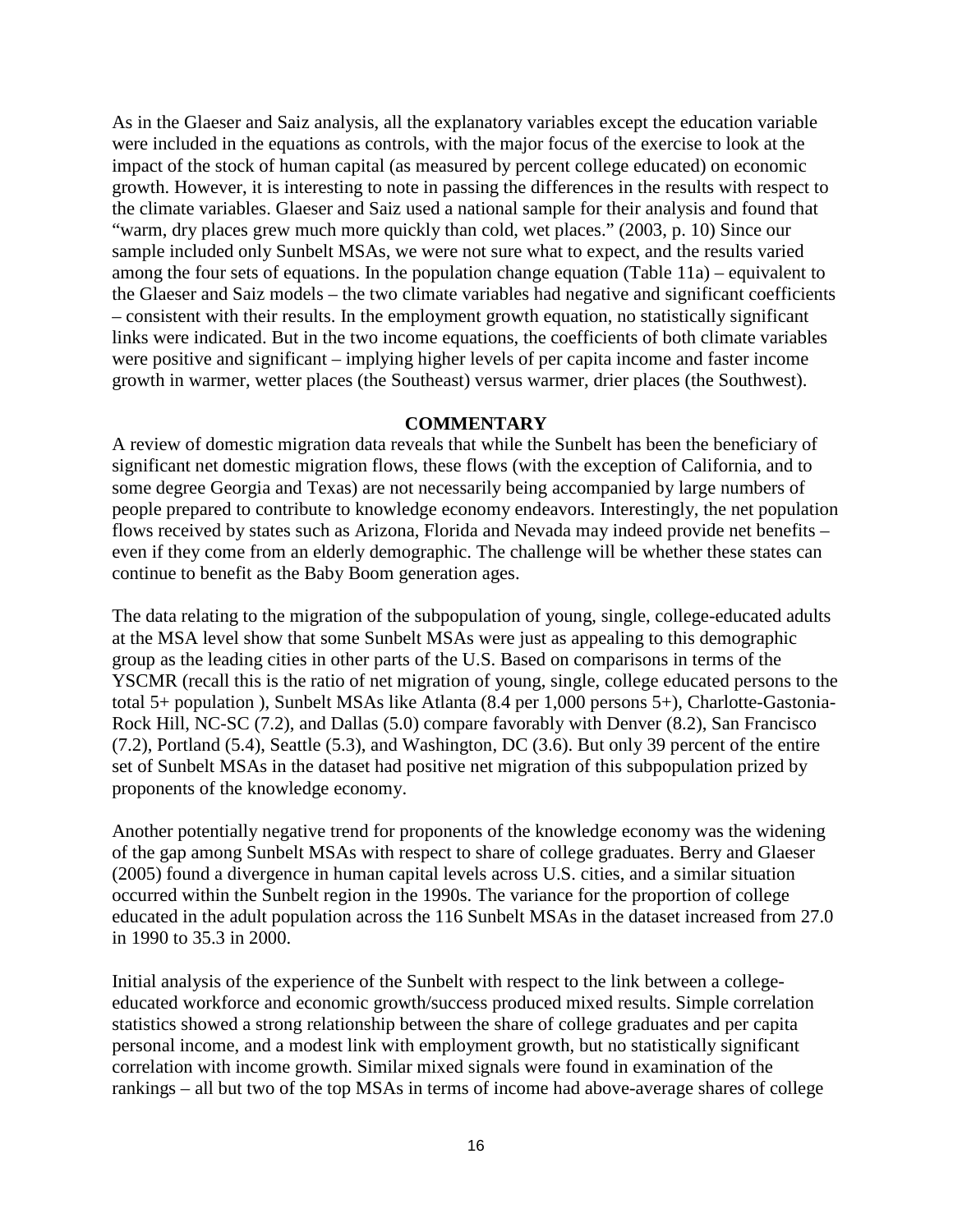graduates, but 16 of the top 25 in terms of income growth were below average in terms of share of college grads.

Except for the correlation between share of college grads and per capita income, the degree of explanatory power (measured by  $R^2$ ) of the education variable in explaining variance in the economic measures was small – two to 12 percent depending on the particular combination of variables. Of course, this kind of result is not unusual in cross-section analysis. For example, the  $R<sup>2</sup>$  for the regression model of share of population growth as a function of share of college graduates in the Glaeser and Saiz analysis was .11. Unfortunately, this level of explanatory power is not particularly encouraging to policy makers searching for the right economic development strategy.

The results of our initial regression analysis also provided only minimal support for the link between percent college educated and economic growth. Of the three "true" economic variables included in the analysis, the education variable was indicated to have a positive and significant impact only in the case of employment growth (for the more complex model including a set of control variables), and the equation was only able to explain about eight percent of the variance in employment growth across the sample of Sunbelt MSAs.

In summary, the results of this initial exploratory analysis show some support for proponents of the knowledge economy. At the same time, they fail to show that expanding the college-educated workforce is the only ingredient necessary to insure economic success as some boosters of the knowledge economy seem to believe.

Clearly the Sunbelt is a diverse set of states and MSAs facing the same challenges as do many areas in the rest of the nation. Considerably more work will need to be done to understand these challenges and to fully understand what determines where knowledge economy workers will choose to locate and how much they will add to regional economies.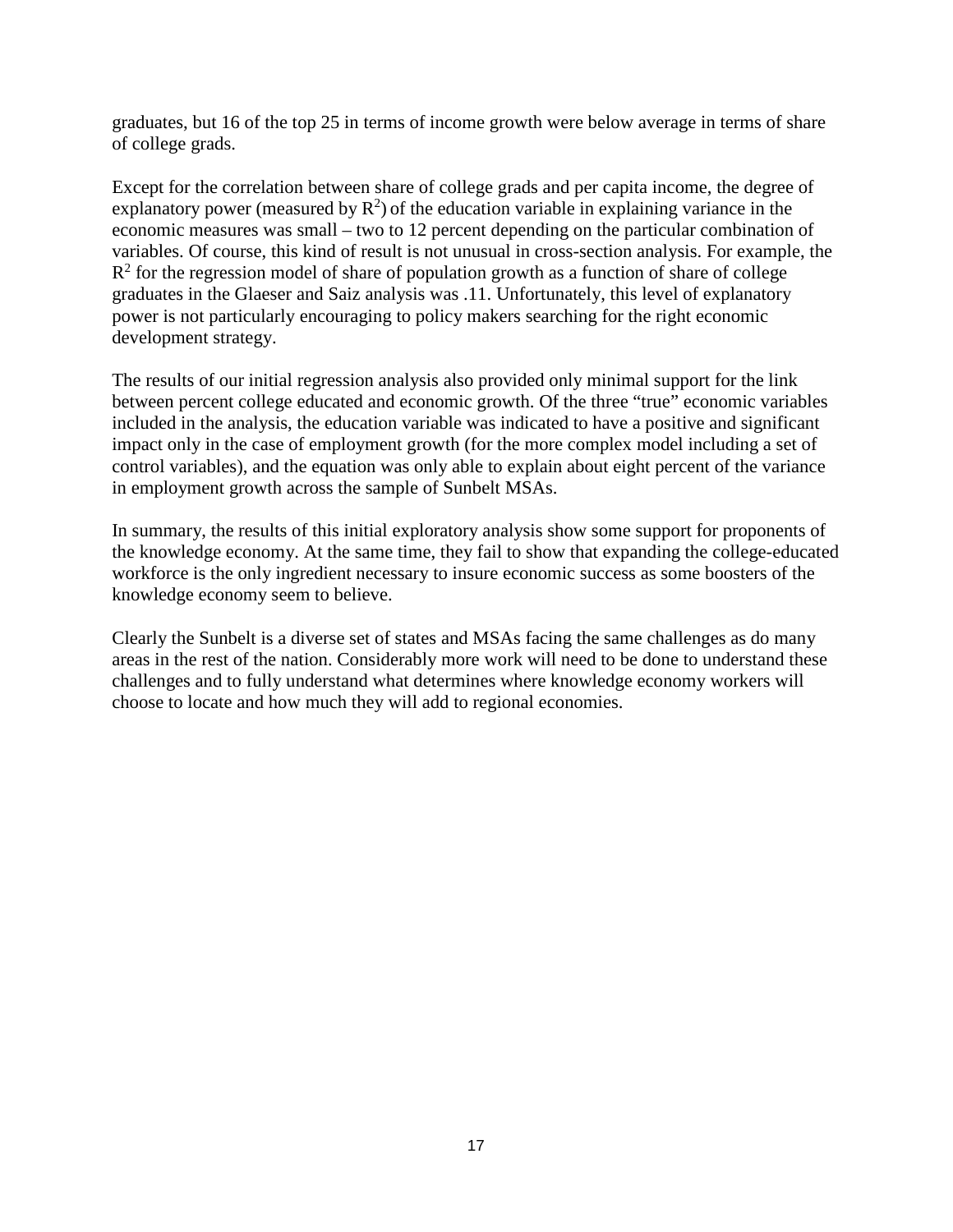#### **ENDNOTES**

The research on which this paper is based is part of a broader research agenda, known as the Productivity and Prosperity Project (for brevity often referred to by the acronym "P3"), supported by Arizona State University through its Office of the University Economist. Its mission is to study the determinants of regional growth and prosperity with a focus on innovation and the knowledge economy. Those interested in learning more about the project can look at its website: [http://economist.asu.edu/p3.](http://economist.asu.edu/p3) The authors wish to thank Ms. Burcu Eke for the many hours that she spent tabulating the IPUMS and other data used in the analysis and performing the statistical tests whose results are presented in the paper.

- 1. The geographic area defined as the Sunbelt for this study is based on U. S. Census Bureau definition. It is composed of 13 states (North Carolina, South Carolina, Georgia, Florida, Alabama, Mississippi, Louisiana, Tennessee, Arkansas, Oklahoma, Texas, New Mexico, and Arizona) plus Clark County, NV (Las Vegas), and a nine-county region of Southern California (Imperial, Kern, Los Angeles, Orange, Riverside, San Bernardino, San Diego, Santa Barbara, and Ventura). Some parts of the analysis are based on statelevel data. In those cases the Sunbelt region is defined to include the 13 states plus all of the states of California and Nevada.
- 2. The 116 MSAs in the dataset include two multi-state MSAs for which some portion of the area lies outside the formal Census definition of the Sunbelt region. In some cases, HUD's State of the Cities database included two or more PMSAs that are part of a single CMSA as separate observations. The authors have chosen not to include a complete list of the 116 MSAs but would be happy to provide one on request. All of the data in the dataset were compiled from the HUD database, with the exception of the per capita personal income data compiled from the BEA REIS CD and the climate measures from the U.S. Census Bureau's *City-County Databook*.
- 3. Data for this variable was not available in the Census report for seven MSAs in the dataset.
- 4. This situation is partly the result of the positive relationship between city size and living costs. Unfortunately, it was not possible to adjust the nominal income figures because cost of living indexes for all the MSAs in the dataset were not readily available.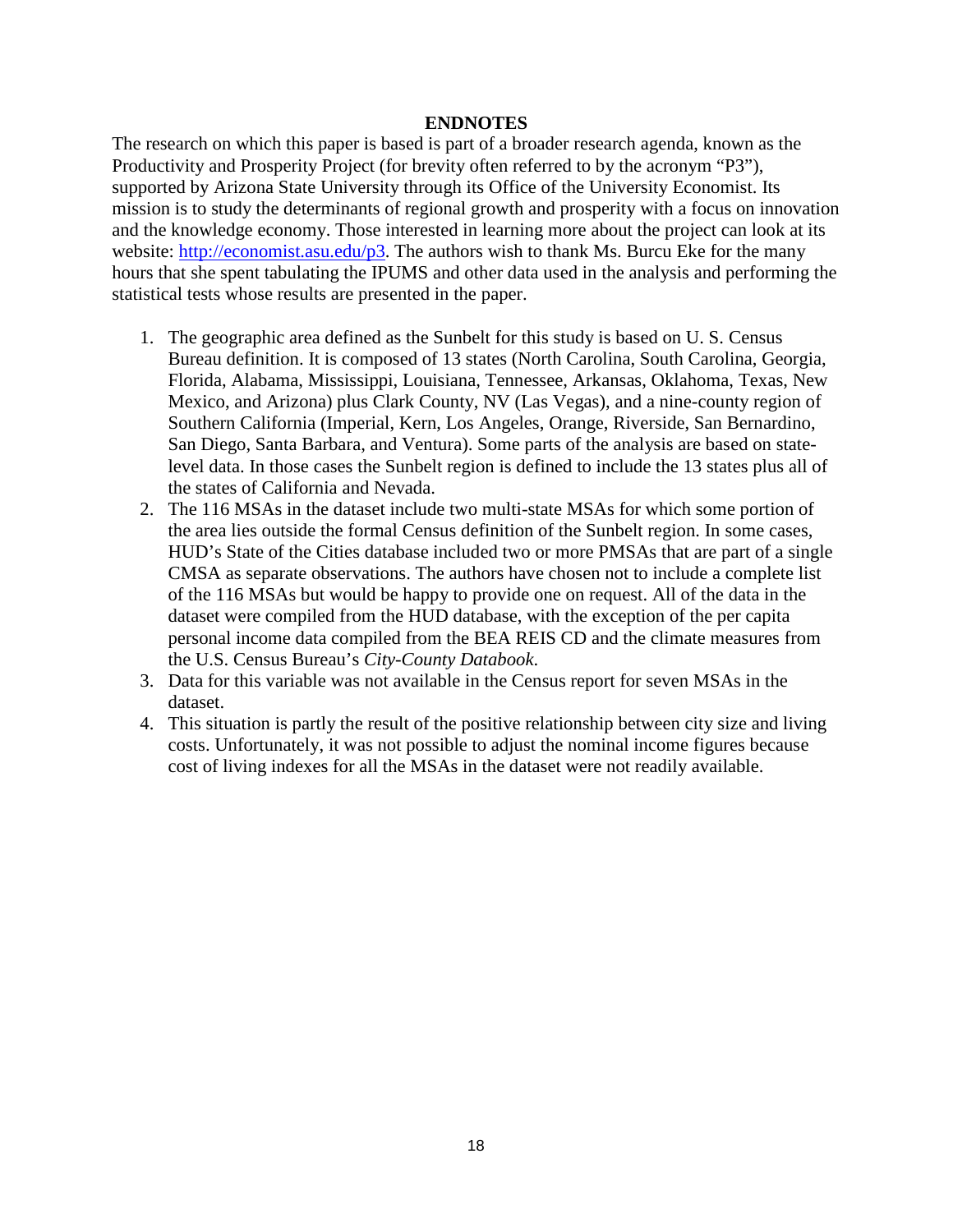#### **REFERENCES**

C. R. Berry and E. L. Glaeser, "The Divergence of Human Capital Levels Across Cities," *HIER Discussion Paper No. 2091*, Harvard University, September 2005.

R. C. DeVol, K.Klowden, J. Collins, and L. Wallace, *Arkansas' Position in the Knowledgebased Economy*, Milken Institute, September 2004.

R. S. Franklin, "Domestic Migration across Regions, Divisions, and States," *Census 2000 Special Report,* U. S. Census Bureau, August 2003.

R. S. Franklin, "Migration of the Young, Single, and College Educated: 1995 to 2000," *Census 2000 Special Report*, U. S. Census Bureau, November 2003.

J. L. Gallup, J. D. Sachs, and A. D. Mellinger, "Geography and Economic Development," *International Regional Science Review*, 22 (1999), pp. 179-232.

E. L. Glaeser, J. Kolko, and A. Saiz, "Consumer City," *Journal of Economic Geography*, 1 (2001), pp. 27-50.

E. L. Glaeser and A. Saiz, "The Rise of the Skilled City," *HIER Discussion Paper No. 2025,* Harvard University, December 2003.

E. L. Glaeser and J. Shapiro, "Is there a New Urbanism? The Growth of U.S. Cities in the 1990s," *HIER Discussion Paper No. 1925*, Harvard University, June 2001.

W. He and J. R. Schachter, "Internal Migration of the Older Population: 1995 to 2000," *Census 2000 Special Report*, U. S. Census Bureau, August 2003.

R. E. Lang and K. M. Rengert, "The Hot and Cold Sunbelts: Comparing State Growth Rates, 1950-2000," *Fannie Mae Foundation Census Note 02*, April 2001

E. Moretti, "Estimating the Social Return to Higher Education: Evidence from Longitudinal and Repeated Cross-Section Data," *Journal of Econometrics*, 121 (2004), pp. 175-212.

"Of gambling, grannies and good sense: The baby-boomers retire, "*The Economist*, July 22, 2006.

M. J. Perry, "Domestic Net Migration in the United States: 2000-2004," *Current Population Report P25-1135*, U.S. Census Bureau, April 2006.

M. J. Perry, "State to State Migration Flows: 1995 to 2000," *Census 2000 Special Report*, U. S. Census Bureau, August 2003.

N. T. Quan and J. H. Beck, "Public Education Expenditures and State Economic Growth: Northeast and Sunbelt Regions," *Southern Economic Journal*, 54 (October 1987), pp. 361-376.